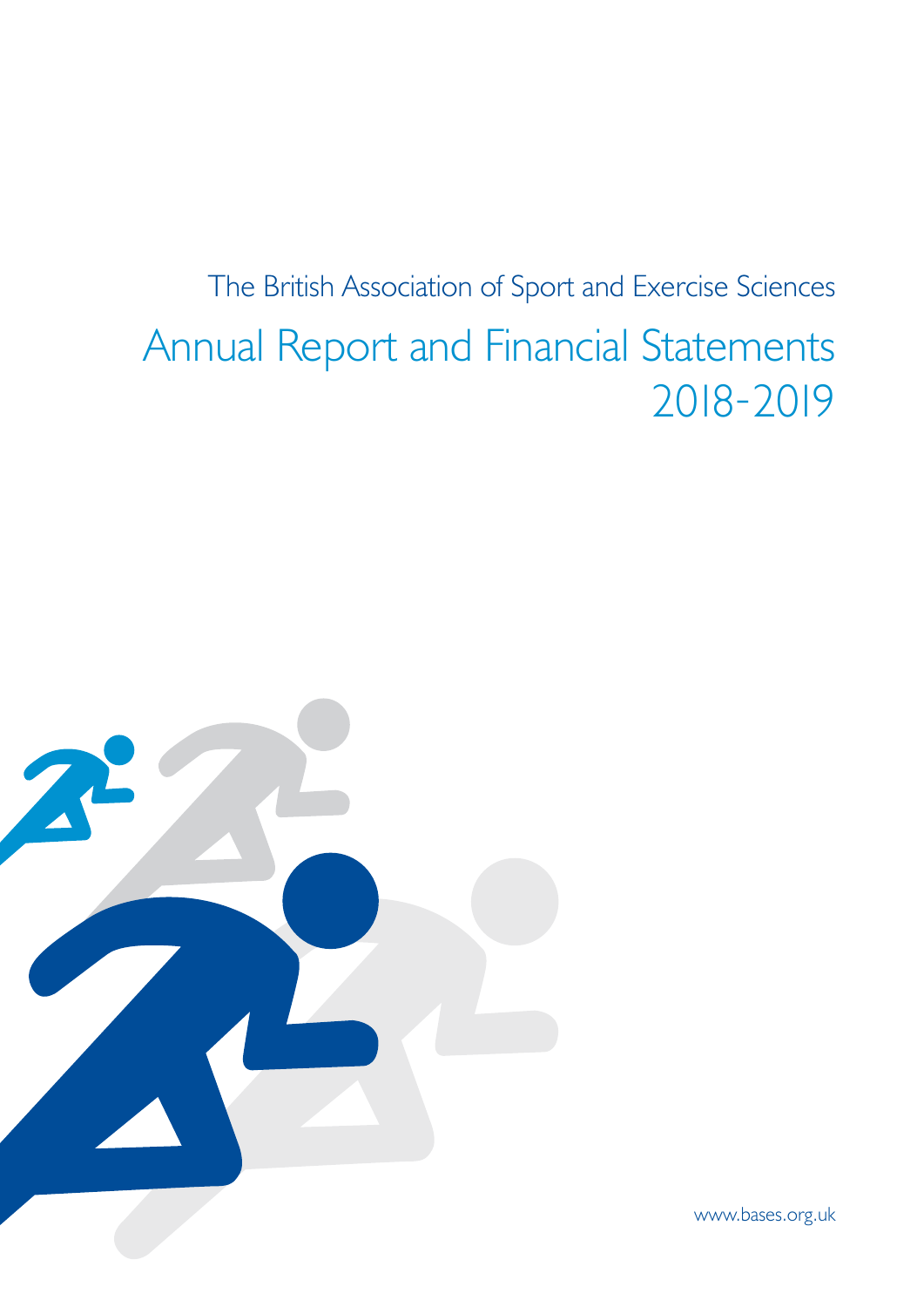

## The Board Report

The Board has pleasure in presenting the British Association of Sport and Exercise Sciences (BASES) annual report (September 2018 - August 2019) and the financial statements for the year ended 31 March 2019. The report is focused on the four strategic imperatives identified in the 2015-2020 Strategic Plan: Membership, Professional Standards, Events and Publications.

## **Membership**

The Association has increased its membership over the last year. The average total membership for the period (Sept 2018 - Aug 2019) was 2,538 compared to 2,407 in the previous year (Sept 2017 - Aug 2018), representing year-over-year growth of  $+5.1%$ . Membership growth has been driven by an increase in the number of professional members  $(+3.1%)$ , ending the year at  $1,134$ ; the highest total in over a decade. Most membership categories have seen year-over-year growth: student members  $(+1.4%)$ , affiliate members  $(+2.4%)$  and graduate members  $(+66.3%)$  all increased in number, with only the overseas membership category recording a small decline (-4.6%).

The BASES membership satisfaction survey provides the Association with views from members on the products and services that it offers as part of its membership packages. This year's survey, conducted in January 2019, showed member satisfaction amongst BASES members increase to 82% ('satisfied' or 'very satisfied' with BASES membership) from 77% in 2018. Professional members reported the biggest increase in satisfaction rates, although student members continue to report the highest overall satisfaction (85%).

The Sport and Exercise Scientist retained the top spot as the highest rated member benefit, with 65% of respondents rating the BASES quarterly publication as an excellent benefit. Following a major revamp in 2018, the online BASES Members' Area saw the most significant improvement in rating amongst members. The revamped Members' Area contains a wide range of exclusive member resources, Division Hubs and Special Interest Group pages. The Members' Area will remain a focus for development and improvement over the next year.

BASES continues to grow its social media presence. As of August 2019, BASES has 29,012 Twitter followers (+8% versus August 2018), 4,926 Facebook likes (+10%), 3,504 LinkedIn members  $(+60%)$  and 1,124 Instagram followers  $(+199%)$ .

BASES Fellowship recognises esteemed professional achievement, skills, knowledge and service to BASES and the sport and exercise science community made by BASES professional members. Six BASES members were awarded Fellowship in 2019: Chris Barnes, Prof Andrew Edwards, Dr Adam Gledhill, Associate Prof Adam Hawkey, Dr Kiara Lewis and Dr Ailsa Niven, bringing the total number of BASES Fellowships awarded to 118.



**Above:** BASES were instrumental in the forming of the new International Alliance Steering Committee for sport and exercise science

BASES continues to engage and develop relationships with stakeholders in the UK and abroad. In the last year, BASES has signed Memoranda of Understanding (MOU) with the Canadian Society for Exercise Physiology (CSEP) and Sport and Exercise Science New Zealand (SESNZ). Both agreements outline our shared aim to increase international collaboration, in addition to benefitting association members via resource sharing and access to discounts on continuous professional development (CPD) events and training

courses. 2019 also saw the launch of the International Alliance for Sport and Exercise Science, which aims to positively impact individuals, communities and countries by advancing the practice of sport and exercise sciences worldwide. BASES has been instrumental in the creation of the International Alliance Steering Committee (IASC), which is made up of representatives from leading sport and exercise science associations from across the globe.

## **Professional Standards**

In July 2019, BASES obtained approval from the Health and Care Professions Council (HCPC) for its new Sport and Exercise Psychology Accreditation Route (SEPAR). This training and development programme offers a pathway for BASES members which, on completion, allows candidates to be eligible for both BASES Accreditation and HCPC registration as a Registered Practitioner Psychologist. Approval of the SEPAR represents the culmination of over two years of work by a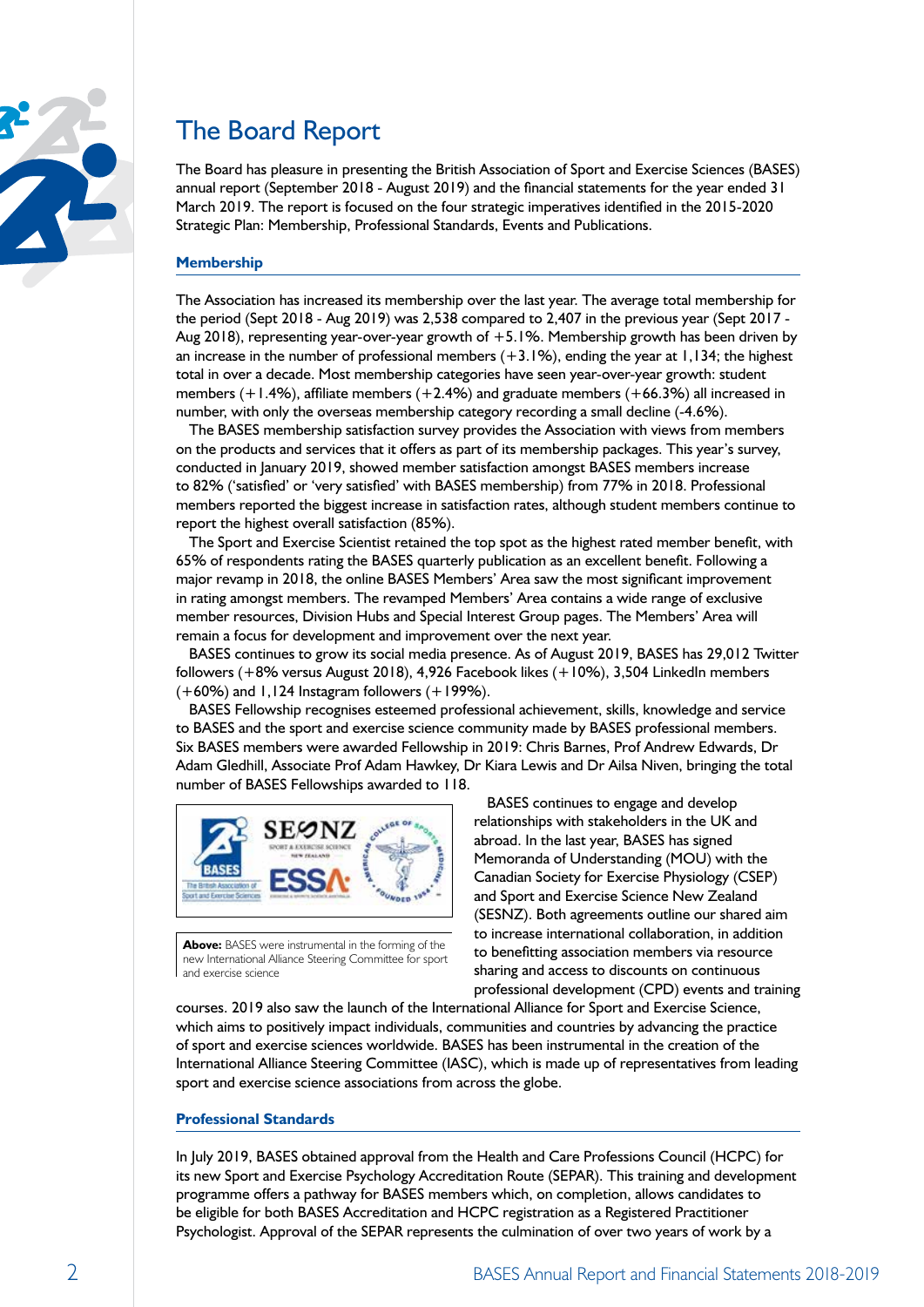dedicated project team comprising both BASES members and members of the BASES operational team. The SEPAR will officially launch in January 2020 for new registrants.

There are currently 139 BASES members undertaking Supervised Experience, with 33 new members joining the scheme in 2018-19. There are 159 registered supervisors and 129 registered reviewers supporting the scheme. The number of BASES Accredited Sport and Exercise Scientists has increased from 311 in 2018 to 338 in 2019 (+9%). There are currently 197 Chartered Scientists (-2%), 48 Certified Exercise Practitioners (+17%), 29 members holding High Performance Sport Accreditation (-6%) and 21 BASES Accredited Physiology Laboratories (+5%). Sheffield Hallam University, Solent University and the University of



**Above:** The city of Dundee provided a stunning backdrop to BASES Student Conference 2019

Central Lancashire all had physiology laboratories re-accredited within the last year.

The updated BASES Undergraduate Endorsement Scheme (BUES) was launched in January 2019, with new endorsement criteria and an updated application process. The aim of the changes was to move away from a rigid percentage-based system to a framework based on core knowledge, skills and competencies, providing a clearer link to BASES Accreditation and allowing for more flexibility in how undergraduate programmes are structured and delivered. The changes to the scheme were commended at the Heads of Department Forum in March. There are currently 62 endorsed courses (+11% versus 2018) at 44 UK higher education institutions. The following universities all had courses endorsed or re-endorsed this year: Kingston University, Leeds Beckett University, Leeds Trinity University, Loughborough University, Manchester Metropolitan University, Solent University, University of Abertay, University of Bath, University of Kent, University of South Wales, University of Sunderland and York St John University.

#### **Events**

The Association continues to provide a regular and varied calendar of CPD opportunities, including conferences, webinars and workshops. BASES Annual Conference 2018 was held on 27-28 November at the Harrogate International Conference Centre. The Scientific Programme Committee, chaired by Prof John Saxton FBASES, developed a high-quality programme, including keynote lectures from Prof Steven Blair (University of South Carolina) and Prof Jens Bangsbo (University of Copenhagen). There were 337 conference attendees, 195 abstracts submitted and 20 exhibitors. Abstracts of all presentations were published in an online supplement of the *Journal of Sports Sciences*. Thanks to our gold conference supporters: Wolverson Fitness, COSMED and Catapult Sports.

BASES Annual Conference 2019 will be held on 19-20 November 2019 at King Power Stadium in Leicester. The Scientific Programme Committee has organised another world-leading programme of experts in the field of sport and exercise science, including Prof Carl Foster (University of Wisconsin), Prof Mike Weed (Canterbury Christ Church University), Sarah Ruane (Sport England) and Prof Catherine Sabiston (University of Toronto).

BASES Student Conference 2019 - *Sport and Exercise Science: Transforming Lives* - was jointly hosted by the University of Dundee and Abertay University on 17-18 April. 225 delegates attended from institutions throughout the UK. Delegates were treated to a range of outstanding lectures and debates from the keynote speakers: Prof Nanette Mutrie MBE, FBASES, Dr Paul Kelly, Dr Matthew Furber, Dr John Babraj, Dr Paul Swinton, Dr Niall Elliott and Kimberley Murray. The BASES Student Conference 2020 - *Equality, Diversity and Overcoming Diversity in Sport and Exercise Science - will be* held at Solent University on 15-16 April 2020.

The 16th annual BASES Heads of Department Forum (HoDs) was hosted at Coventry University's TechnoCentre in March 2019, welcoming 61 delegates representing 42 UK higher education institutions. The focus this year was on sharing good practice in teaching and learning in sport and exercise science. The continued success of lightning talks and break-out sessions enabled discussion, networking and good practice to be widely disseminated on the day and beyond. The event also included an update on the revised BUES guidelines and welcomed Prof Marie Murphy FBASES, Chair of Research Excellence Framework (REF) 2021 Sub-Panel for Sport and Exercise Sciences, Leisure and Tourism, who gave an insightful talk on preparation, requirements and award criteria for REF 2021.

BASES ran 19 workshops and Division events over the past year, attended by a total of 388

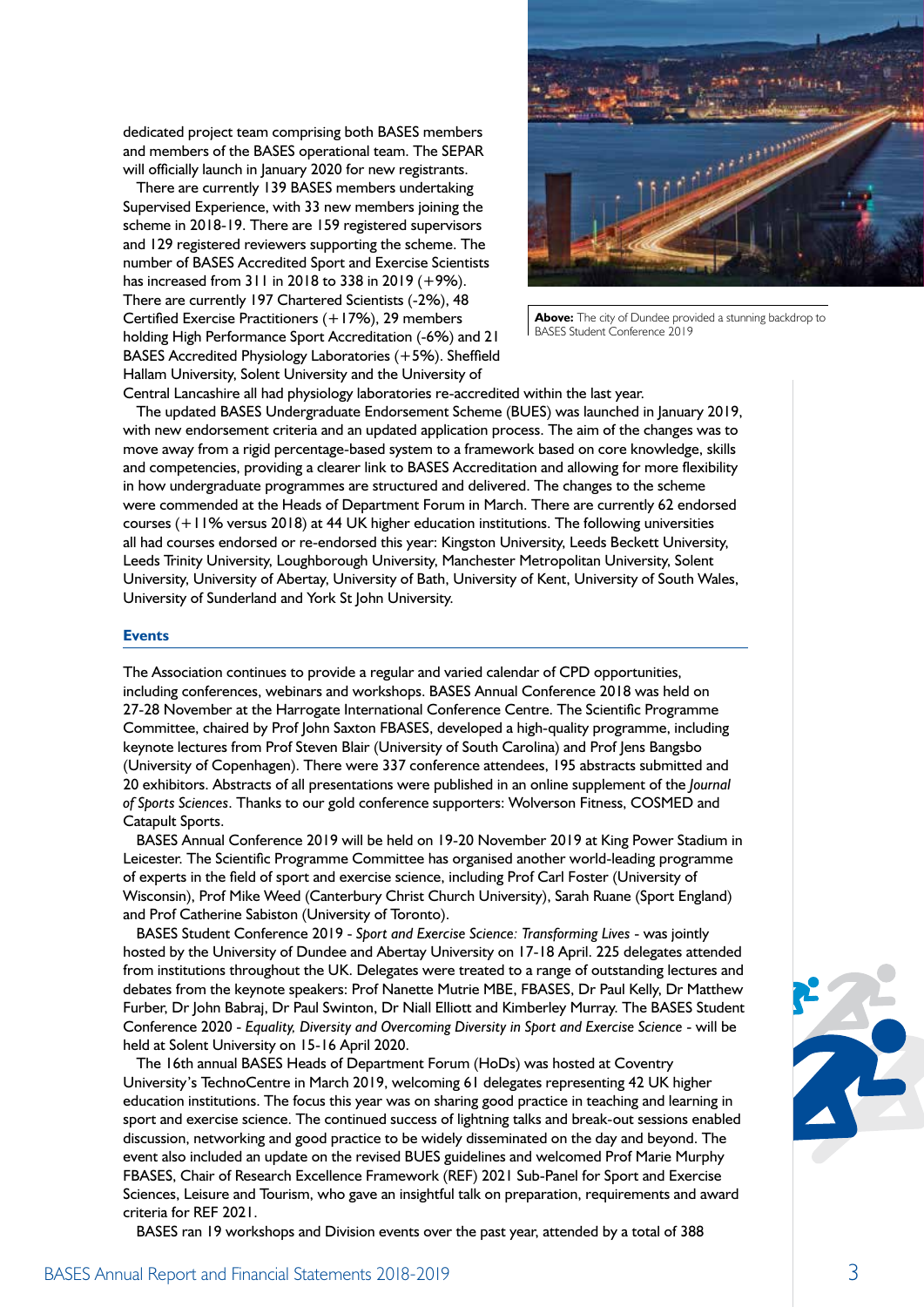

delegates. Twelve of the workshops were linked with the Supervised Experience programme. BASES hosted 10 webinars, with a combined 2,714 delegates registering and 830 delegates attending live. The BASES CPD Endorsement Scheme, introduced in 2017, continues to gain momentum, enabling BASES to offer a wider range of CPD opportunities to members. A total of 13 courses, workshops and conferences have been endorsed since the inception of the scheme; training providers successfully obtaining endorsement include The Centre for Integrative Sports Nutrition, Liverpool John Moores University, Catapult Sports and The Physiological Society.

### **Publications**

The *Journal of Sports Sciences* received 1,889 papers submissions for publication in 2018 (+3% vs. 2017), with 15% of submissions accepted for publication in the journal. The journal's impact factor has risen to 2.81 (up from 2.73 in 2017), resulting in it being ranked 20 out of 83 journals in the sport sciences field. The changes to the Editorial Board structure implemented in 2016, involving a move from 12 sections to five sections, each led by an Executive Editor and supported by Associate Editors, have been generally successful in spreading the editorial workloads more evenly.

There have been several recent developments to The Sport and Exercise Scientist publication this year. First, a column on Sport and Performance has been introduced to complement the long-standing Physical Activity for Health column. Second, there is now a regular applied feature Real World, which aims to address issues and areas that are often common in the real world, but seldom covered by the usual learning mediums. Third, the reviews page has been extended to include podcasts, in addition to the book and app reviews.

BASES published three new expert statements in 2018-19 on the following topics: *Mental Health Literacy in Elite Sport, Reflective Practice: the Key to Experimental Learning* and *Burnout in Sport*. BASES expert statements are available to download from the BASES website.

New editions of two of BASES most popular publications are currently under development. Proposals for the 5th edition of *BASES Sport and Exercise Physiology Testing Guidelines Volume 1: Sport Testing* and the 5th edition of *BASES Sport and Exercise Physiology Testing Guidelines Volume 2: Exercise and Clinical Testing* have been submitted for peer review, with publication planned for 2021.

### **Divisions**

The Division of Biomechanics and Motor Behaviour held another successful Biomechanics Interest Group (BIG) meeting in April this year. The event, dubbed *BIGintheHUD*, was hosted by the University of Huddersfield, with the theme: *Applied Biomechanics - the relevance to real life*. The keynote lecture, delivered by Prof Bill Baltzopoulos FBASES, on the *Biomechanics of the musculoskeletal system in different applied conditions* was supported by invited talks from Dr Richard Page, Dr Lisa Alcock, Dr Ian Bezodis, Dr Athanassios Bissas and Cat Shin. The event coincided with National Biomechanics Day, a worldwide initiative celebrating all things biomechanics, for which BASES is an international partner. Looking ahead, the Division is examining ways to encourage more biomechanists to apply for BASES Accreditation and to support more early career professionals to embark on the Supervised Experience programme, to help raise standards across the discipline.



**Above:** The annual BASES Biomechanics Interest Group (BIG) meeting was hosted at Huddersfield University in April

The Division of Physical Activity for Health hosted an inspirational and informative event at University Centre Shrewsbury in June. Twenty five delegates attended and spent the day networking and sharing good practice. Dr lames Brown gave a talk on his experiences of public engagement and research dissemination, followed by Dr James Steele, who spoke about the work he has done towards developing the UK Active Exercise Referral Database. There was also an opportunity for students to gain valuable experience presenting and to share their work with Division members. Dr David Broom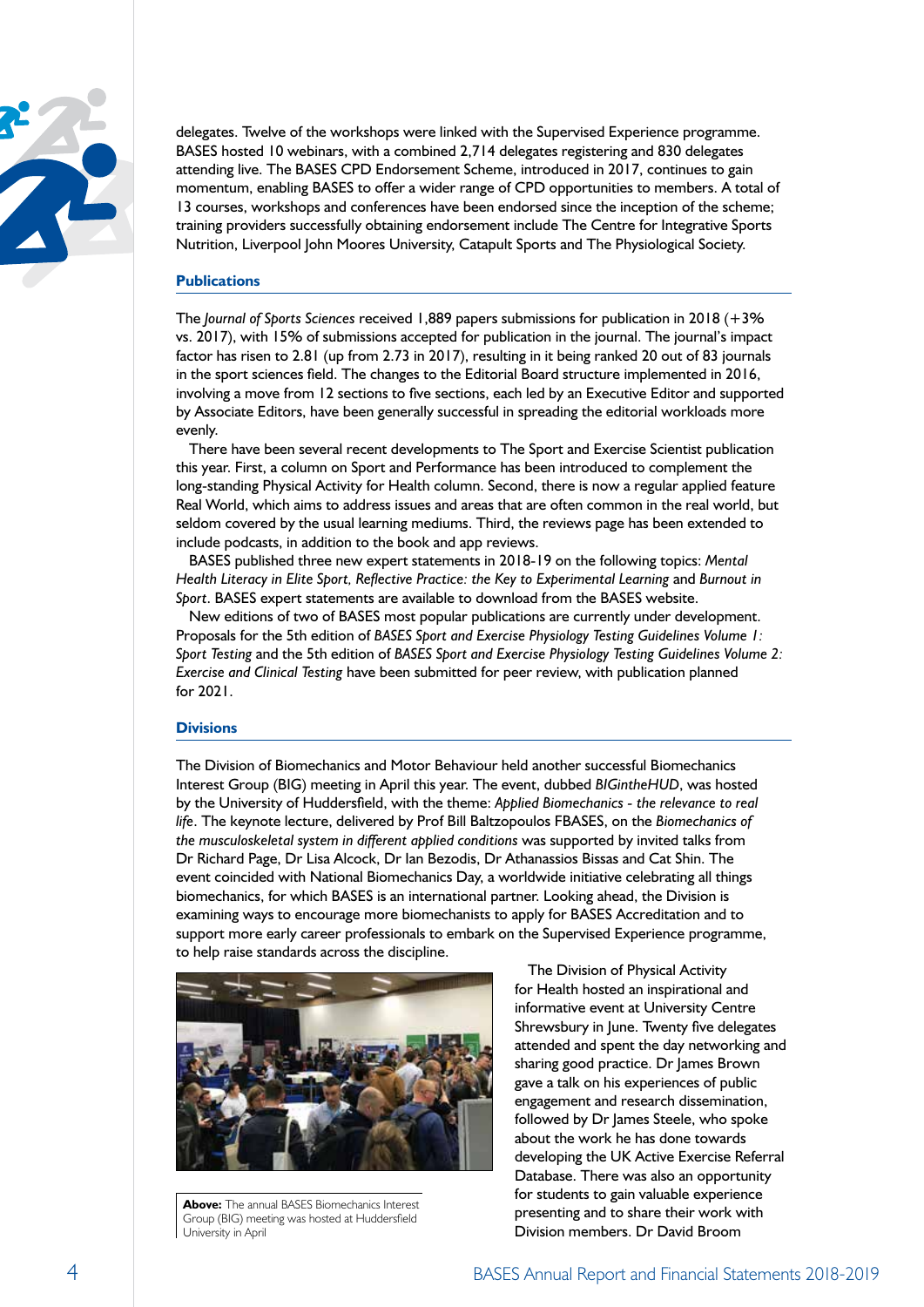FBASES, Chair of the Division, presented at the British Association for Cardiovascular Prevention and Rehabilitation (BACPR) Spring Conference in May, encouraging closer collaborative working between the two organisations. Division members have enjoyed an excellent programme of webinars over the last year, delivered by a series of experts in their field. Drs Tray Kolbe-Alexander, Rob Noonan, Hayley Mills and Julie Broderick presented on topics ranging from physical activity during pregnancy to the effects of deprivation on children's health and the impact of shift work on physical activity, lifestyle and health.



**Above:** The SEPAR programme will provide a new pathway to HCPC registration for aspiring sport and exercise psychologists

The Division of Physiology and Nutrition has focused on developing the nutrition component of the Division this year, from the more acute aspects of supplementation, to athlete diets and interventions. Thus, the Physiology and Nutrition Division Day at Birmingham City University in January included speakers covering more chronic aspects of athletes' diets and what happens when things go wrong. There were also presentations on topics ranging from the physiology underpinning specific sports, such as rock climbing, and reflections on members' careers in both clinical and elite performance environments. The Division Committee has seen new members join this year, so it is hoped to develop the Division newsletter alongside other member benefits to enhance the Division webpages, as well as continuing to support the student conference. A

number of physiology and nutrition focused endorsed events and webinars have taken place which, alongside the Division Day, have provided a range of CPD opportunities for Division members.

The Division of Psychology has focused much of its efforts on finalising the SEPAR, which has now been approved by the HCPC. This is a significant development for the Division, providing a pathway for members to register with the HCPC and use the title *Sport and Exercise Psychologist*. The recruitment and training of supervisors, reviewers and external examiners to support the programme is now underway. Division events have continued to be well attended. A free-tomembers Division Day was hosted by Leeds Beckett University in May 2019, combining a keynote from Prof Sue Backhouse FBASES with a range of themed workshops. The Psychology Division's first BASES endorsed events also took place this year, including *The Football Exchange Psychology Conference 2019* hosted by Liverpool John Moore's University, which attracted over 80 delegates. The Division are working on developing a wide-ranging resources section in the BASES Members' Area.

The Division of Sport and Performance held a marque Division event at Newman University in March 2019, attended by over 50 delegates, where Dr Martin Buchheit from Paris St. Germain Football Club presented on the topic of high intensity training science. A webinar entitled *Faster, higher, stronger: determining the effectiveness of sports performance interventions using Bayesian methods* was coordinated to complement the Division event, attracting over 400 registrants. Dr Tony Myers, a Reader at Newman University in Birmingham, led an analysis of Bayesian methods to assess improvements in speed and strength. Lastly, the Division is in the process of formulating plans for how to develop its offer to members based on feedback received from delegates and members, with a specific focus on early career practitioners, internships and establishing fair pay and working conditions in elite sport environments.

#### **Finance**

BASES reported a deficit for the year ended 31 March 2019 of £24,068, driven by continued investment in capital projects, including ongoing upgrades to BASES internal IT systems and costs related to developing the new SEPAR.

BASES is a not-for-profit organisation; as such, it operates on the basis that it is not seeking to make a profit over the long-term and reserves should be re-invested to support the activities of the Association. Total reserves at 31 March 2019 were £293,451.

#### **Acknowledgements**

The success of BASES relies heavily on members engaging and volunteering in activities. Consequently, the Board wholeheartedly thanks those individuals who have contributed their time and energy to the Association over the past year.

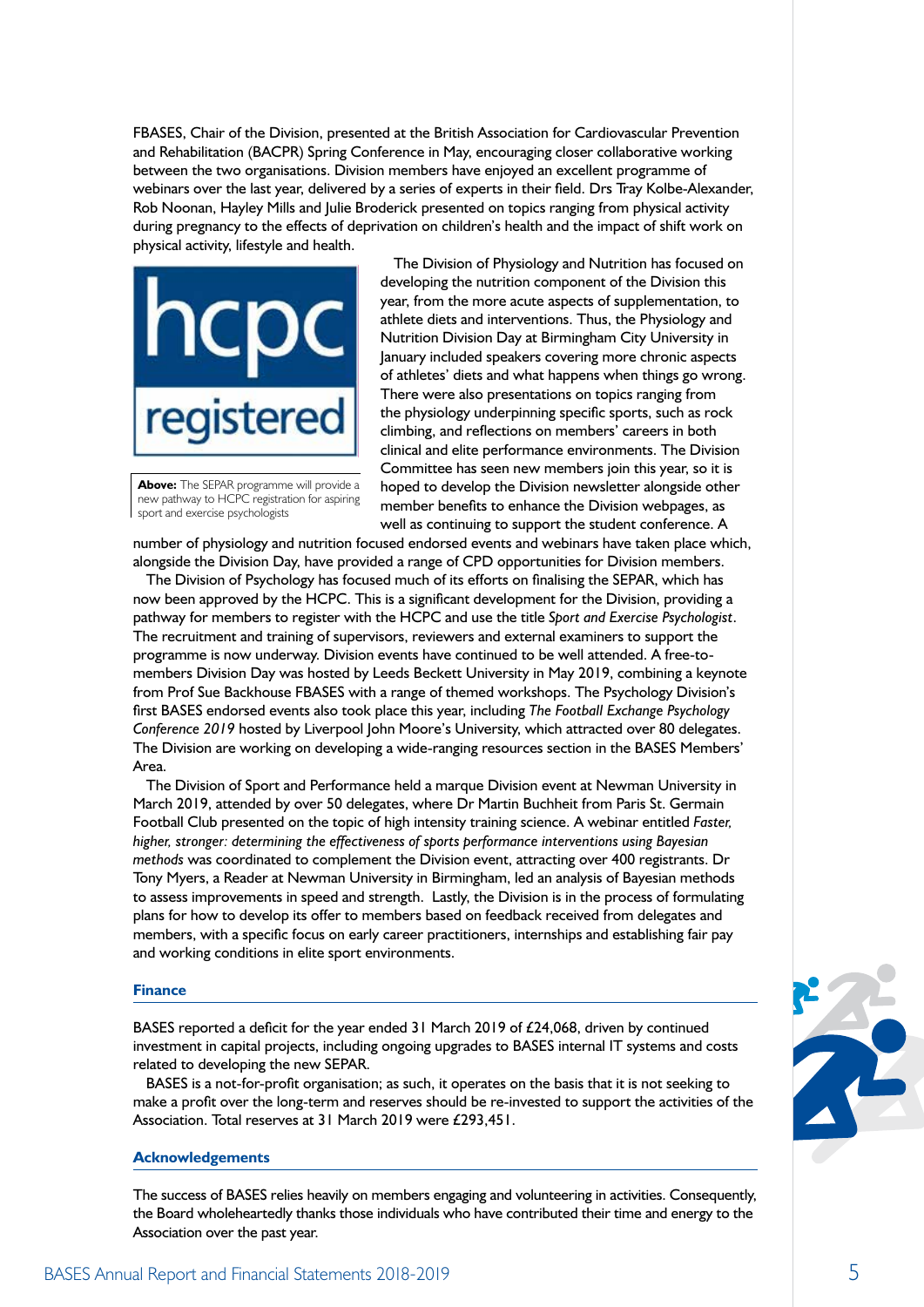

## Company Information and Report of the Directors for the year ended 31 March 2019

## Company Information for the year ended 31 March 2019

## **Directors**

Prof R Tong FBASES (Chair) • Assoc Prof A Hawkey (Deputy Chair) • Dr D Broom FBASES Dr A T Grainger • Mr T Holden (Executive Director) • Prof Z Knowles FBASES Dr M Price FBASES • Mr P A Scott • Mrs S Went

### **Secretary**

Miss J A Bairstow.

## **Registered office**

Rooms G07 & G08 Fairfax Hall, Leeds Beckett University, Headingley Campus, Headingley, Leeds, West Yorkshire, LS6 3QS.

## **Registered number**

05385834 (England and Wales).

## **Accountants**

Kirk Newsholme, Chartered Accountants, 4315 Park Approach, Thorpe Park, Leeds, West Yorkshire, LS15 8GB.

## Report of the Directors for the year ended 31 March 2019

The directors present their report with the financial statements of the company for the year ended 31 March 2019.

## **Principal activity**

The principal activity of the company in the year under review was that of promoting evidence-based practice and research in sport and exercise sciences through conferences, workshops and publications.

## **Directors**

The directors shown below have held office during the whole of the period from 1 April 2018 to the date of this report:

Prof R Tong FBASES (Chair) • Dr A T Grainger • Dr M Price FBASES Mr P A Scott • Assoc Prof A Hawkey • Mr T Holden (Executive Director) Dr M Price FBASES • Mr P Scott

Other changes in directors holding office are as follows:

## **Company objectives**

The objects of the company are the promotion of research in sport and exercise sciences, the encouragement of evidence-based practice in sport and exercise sciences, the distribution of knowledge in sport and exercise sciences, the development and maintenance of high professional standards for those involved in sport and exercise sciences and the representation of the interests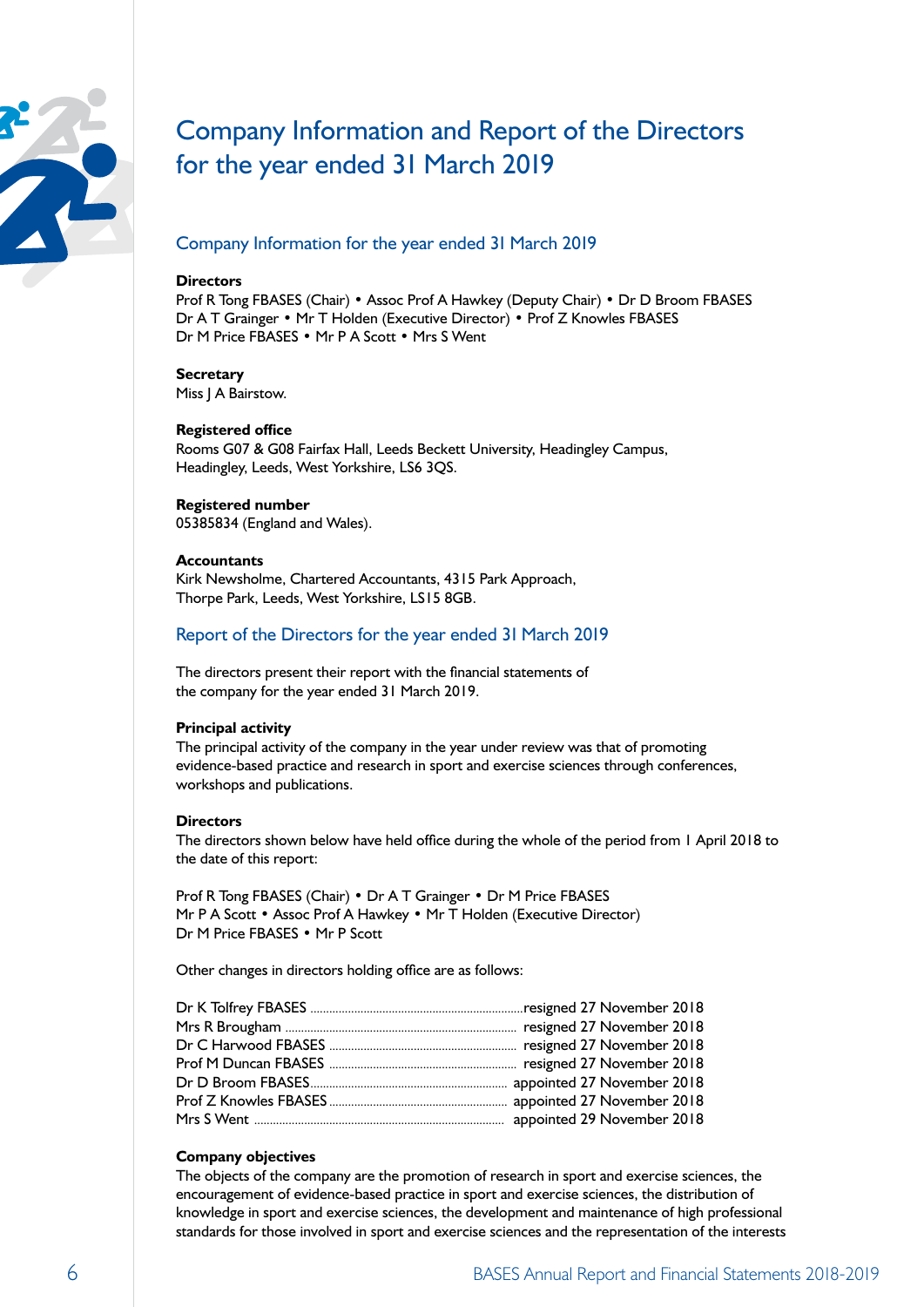## Company Information and Report of the Directors for the year ended 31 March 2019

of sport and exercise sciences both nationally and internationally and the company is a 'not for profit' organisation.

### **Statement of directors' responsibilities**

The directors are responsible for preparing the financial statements in accordance with applicable law and regulations.

Company law requires the directors to prepare financial statements for each financial year. Under that law the directors have elected to prepare the financial statements in accordance with United Kingdom Generally Accepted Accounting Practice (United Kingdom Accounting Standards and applicable law). The financial statements are required by law to give a true and fair view of the state of affairs of the company and of the income and expenditure of the company for that period. In preparing these financial statements, the directors are required to:

- select suitable accounting policies and then apply them consistently;
- make judgements and estimates that are reasonable and prudent;
- prepare the financial statements on the going concern basis unless it is inappropriate to presume that the company will continue in business.

The directors are responsible for keeping proper accounting records which disclose with reasonable accuracy at any time the financial position of the company and to enable them to ensure that the financial statements comply with Companies Act 2006. They are also responsible for safeguarding the assets of the company and hence for taking reasonable steps for the prevention and detection of fraud and other irregularities.

This report has been prepared in accordance with the special provisions of Part 15 of the Companies Act 2006 relating to small companies.

### **On behalf of the Board:**

Pichad

Prof R Tong FBASES - Director Chair 15 August 2019

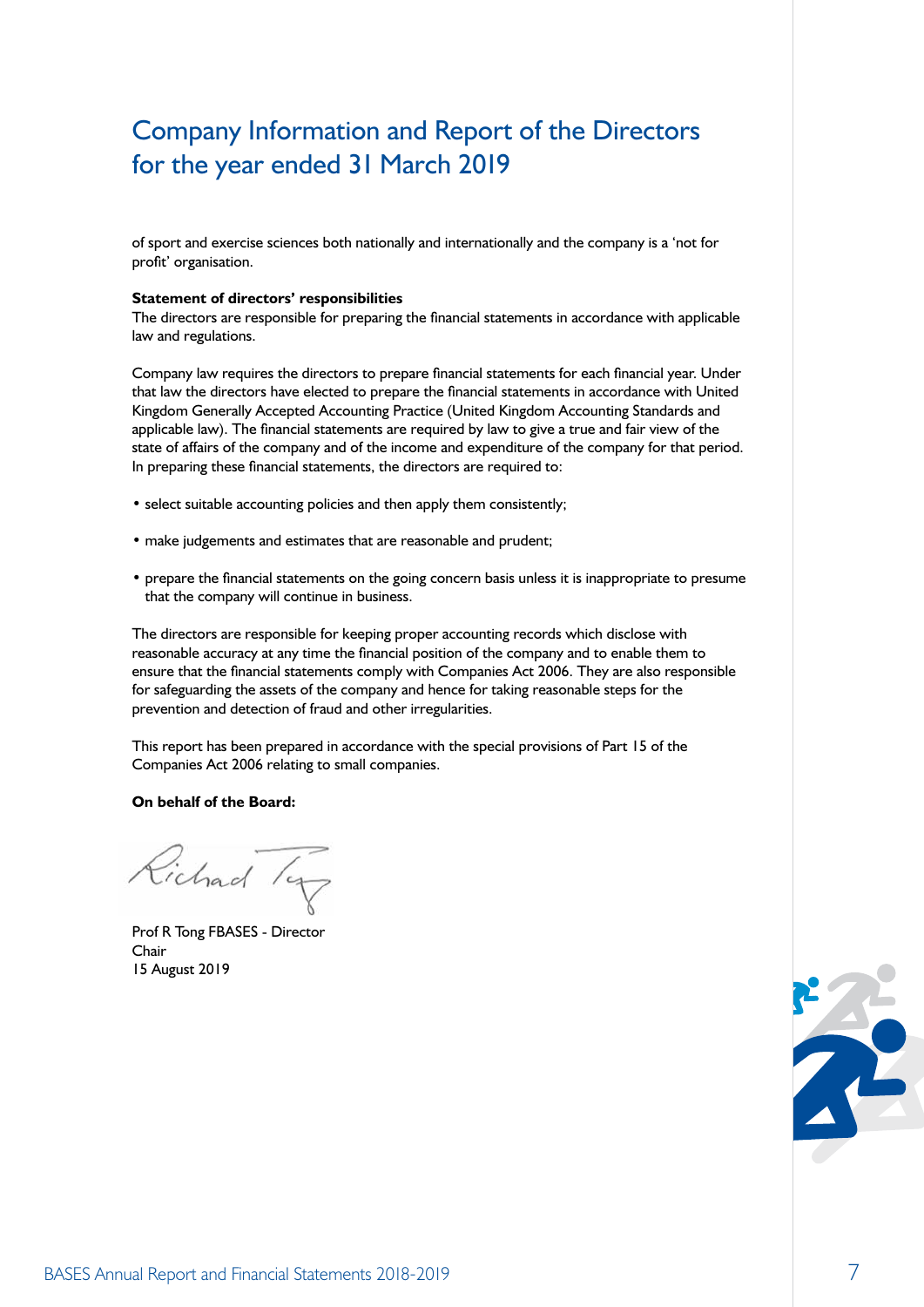

## Income and Expenditure Account for the year ended 31 March 2019 and 31 March 2018

|                                        |              | 2019      | 2018      |
|----------------------------------------|--------------|-----------|-----------|
|                                        | <b>Notes</b> | £         | £         |
| Income                                 | 3            | 282,409   | 322,449   |
| Expenditure                            |              | 100,624   | 122,936   |
| <b>Gross surplus</b>                   |              | 181,785   | 199,513   |
| Office expenses                        |              | 206,065   | 228,948   |
| <b>Operating deficit</b>               |              | (24, 280) | (29, 435) |
| Interest receivable and similar income |              | 220       | 46        |
|                                        |              | (24,060)  | (29, 389) |
| Interest payable and similar expenses  |              | 8         |           |
| Deficit before taxation                |              | (24,068)  | (29, 389) |
| Tax on deficit                         |              | 41        | 21        |
| Deficit for the financial year         |              | (24, 109) | (29, 410) |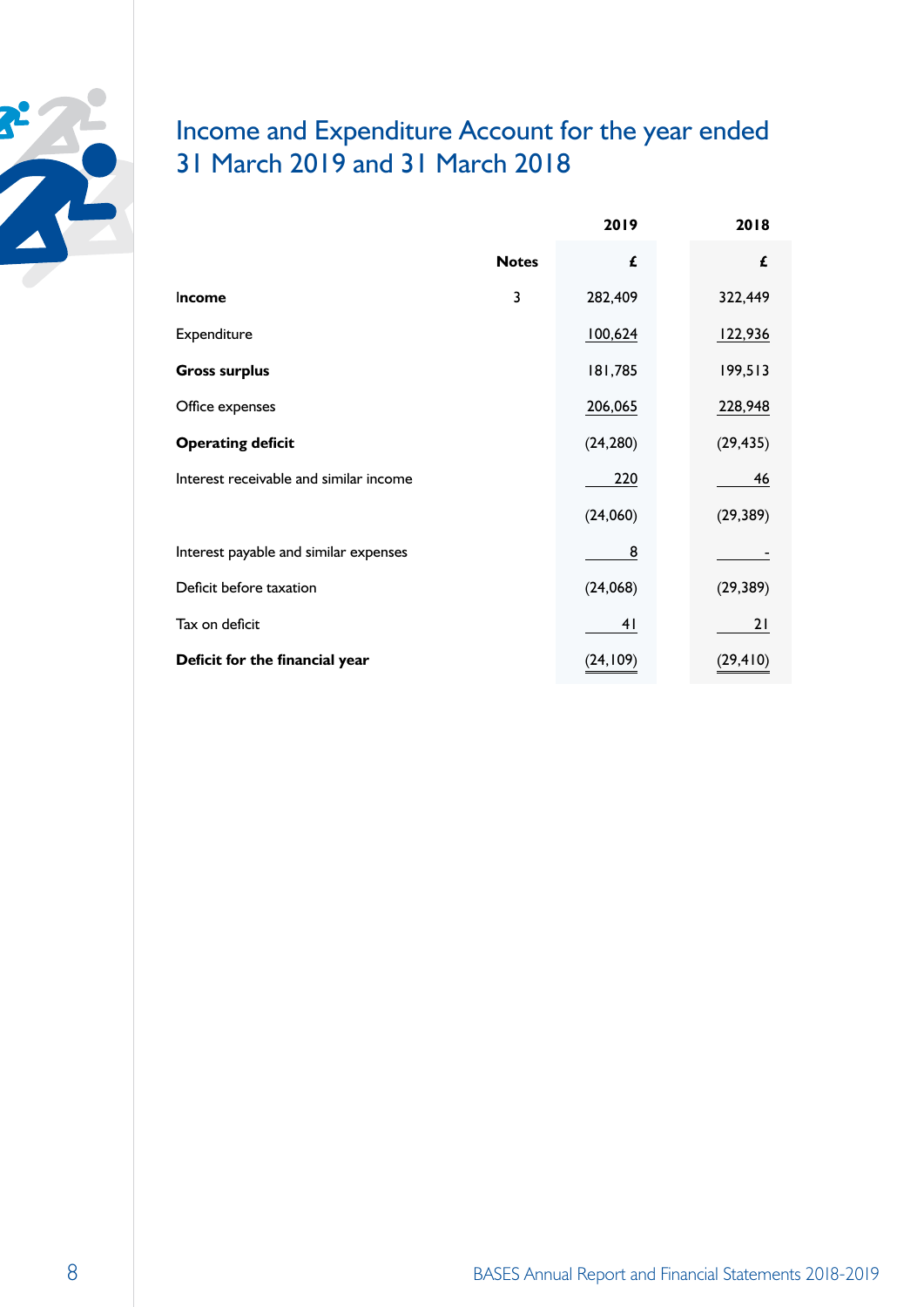## Balance Sheet at 31 March 2019 and 31 March 2018

|                                       |              |         | 2019    |         | 2018    |
|---------------------------------------|--------------|---------|---------|---------|---------|
|                                       | <b>Notes</b> | £       | £       | £       | £       |
| <b>Fixed assets</b>                   |              |         |         |         |         |
| Tangible assets                       | 5            |         | 869     |         | 1,238   |
| <b>Current assets</b>                 |              |         |         |         |         |
| <b>Debtors</b>                        | 6            | 81,540  |         | 126,525 |         |
| Cash at bank and in hand              |              | 361,236 |         | 346,007 |         |
|                                       |              |         |         |         |         |
|                                       |              | 442,776 |         | 472,532 |         |
| <b>Creditors</b>                      |              |         |         |         |         |
| Amounts falling due within one year   | 7            | 150,194 |         | 156,210 |         |
| <b>Net current assets</b>             |              |         | 292,582 |         | 316,322 |
|                                       |              |         |         |         |         |
| Total assets less current liabilities |              |         | 293,451 |         | 317,560 |
| <b>Reserves</b>                       |              |         |         |         |         |
| Income and expenditure account        |              |         | 293,451 |         | 317,560 |
|                                       |              |         | 293,451 |         | 317,560 |

The company is entitled to exemption from audit under Section 477 of the Companies Act 2006 for the year ended 31 March 2019.

The members have not required the company to obtain an audit of its financial statements for the year ended 31 March 2019 in accordance with Section 476 of the Companies Act 2006.

The directors acknowledge their responsibilities for:

- (a) ensuring that the company keeps accounting records which comply with Sections 386 and 387 of the Companies Act 2006 and
- (b) preparing financial statements which give a true and fair view of the state of affairs of the company as at the end of each financial year and of its surplus or deficit for each financial year in accordance with the requirements of Sections 394 and 395 and which otherwise comply with the requirements of the Companies Act 2006 relating to financial statements, so far as applicable to the company.

The financial statements have been prepared in accordance with the provisions of Part 15 of the Companies Act 2006 relating to small companies.

The financial statements were approved by the Board of Directors on 15 August 2019 and were signed on its behalf by:

Fichad /4

Prof R Tong FBASES - Director Chair

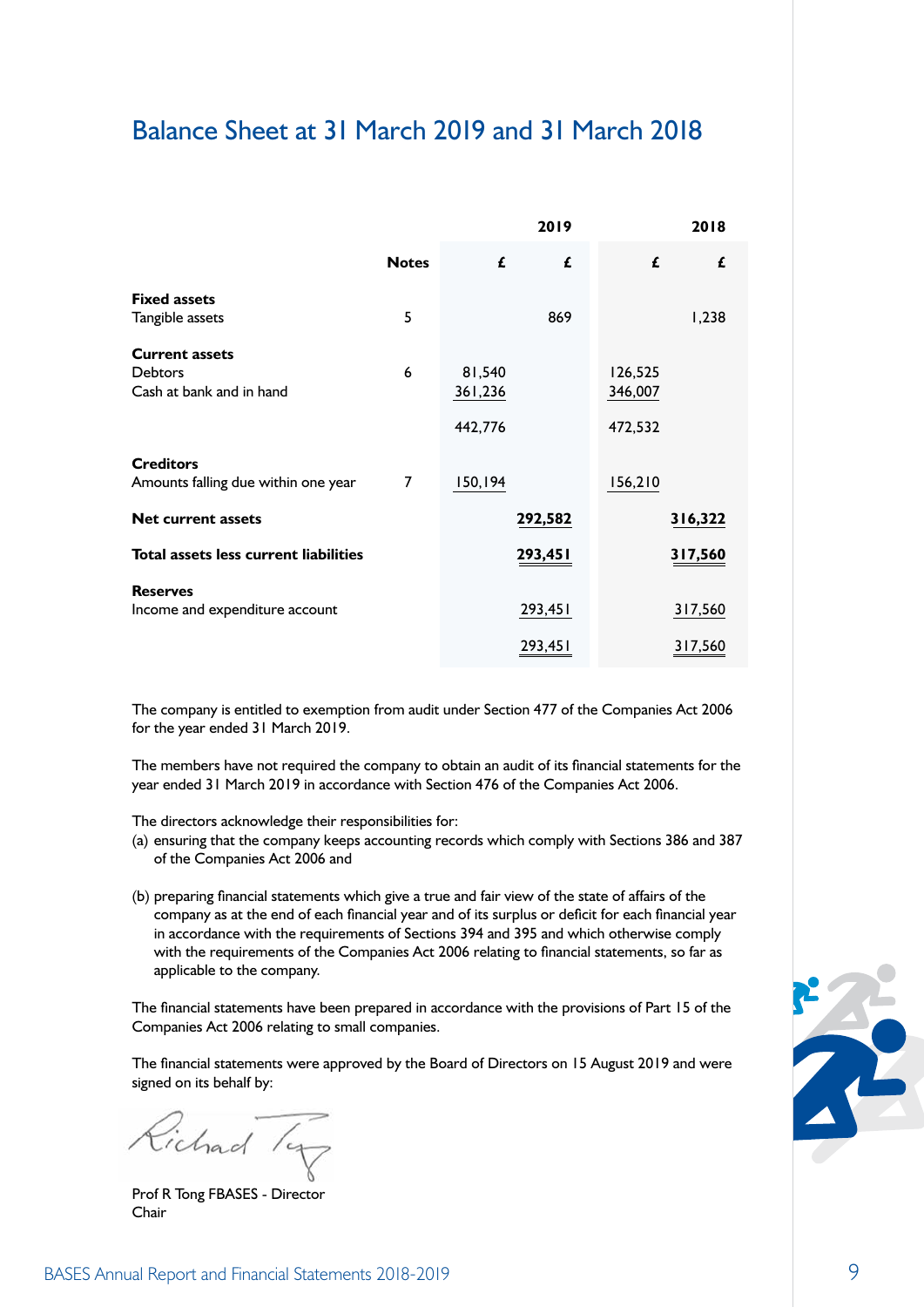

## Statement of Changes in Equity for the year ended 31 March 2019

|                                | <b>Retained</b><br>earnings | Total<br>equity |
|--------------------------------|-----------------------------|-----------------|
|                                | £                           | £               |
| <b>Balance at I April 2017</b> | 346,970                     | 346,970         |
| <b>Changes in equity</b>       |                             |                 |
| Total comprehensive income     | (29, 410)                   | (29, 410)       |
| Balance at 31 March 2018       | 317,560                     | 317,560         |
| <b>Changes in equity</b>       |                             |                 |
| Total comprehensive income     | (24, 109)                   | (24, 109)       |
| Balance at 31 March 2019       | 293,451                     | 293,451         |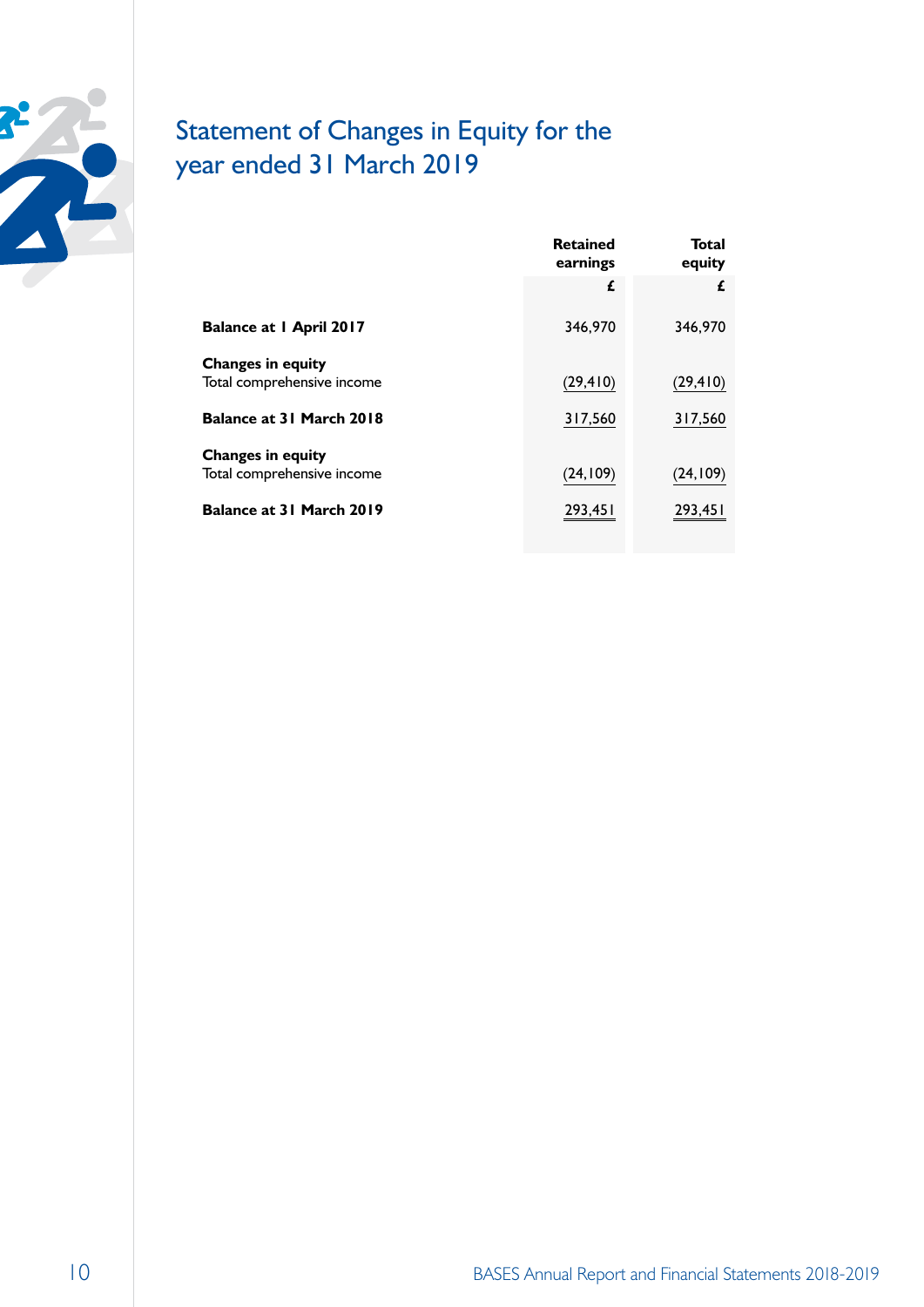## Notes to the Financial Statements for the year ended 31 March 2019

## **1. Statutory information**

The British Association of Sport and Exercise Sciences is a private company, limited by guarantee, registered in England and Wales. The company's registered number and registered office address are as below:

Registered Number: 05385834

Registered Office: Rooms G07 & G08 Fairfax Hall, Leeds Beckett University Headingley Campus, Headingley, Leeds, West Yorkshire LS6 3QS

## **2. Accounting policies**

## **Basis of preparing the financial statements**

These financial statements have been prepared in accordance with Financial Reporting Standard 102 "The Financial Reporting Standard applicable in UK and Republic of Ireland" and the Companies Act 2006 as applicable to companies subject to the small companies regime. The disclosure requirements of section 1A of FRS 102 have been applied other than where additional disclosure is required to show a true and fair view.

The financial statements have been prepared under the historical cost convention.

## **Turnover**

Membership fees are recognised in the income and expenditure account over the period of membership.

All other income is recognised as it is earned and the company has obtained the right to the consideration.

## **Tangible Fixed Assets**

Tangible fixed assets are stated at purchase cost together with any incidental expenses of acquisition, net of depreciation and any provision for impairment.

Depreciation is provided on all tangible assets at rates calculated to write off the cost less estimated residual value of each asset on a straight line basis over its expected useful life.

| Fixtures and fittings | $\overline{\phantom{0}}$ | 10% on cost            |
|-----------------------|--------------------------|------------------------|
| Computer equipment    |                          | $10\%$ and 50% on cost |

Residual value represents the estimated amount which would currently be obtained from disposal of an asset after deducting estimated costs of disposal, if the asset were already at an age and in the condition expected at the end of its estimated useful life.

The need for any fixed asset impairment write down is assessed by comparison of the carrying value of the assets against the higher of realisable value and value in use.

The gain or loss arising on the disposal of an asset is determined on the difference between the sale proceeds and the carrying value of the asset, and is recognised in the profit and loss account.

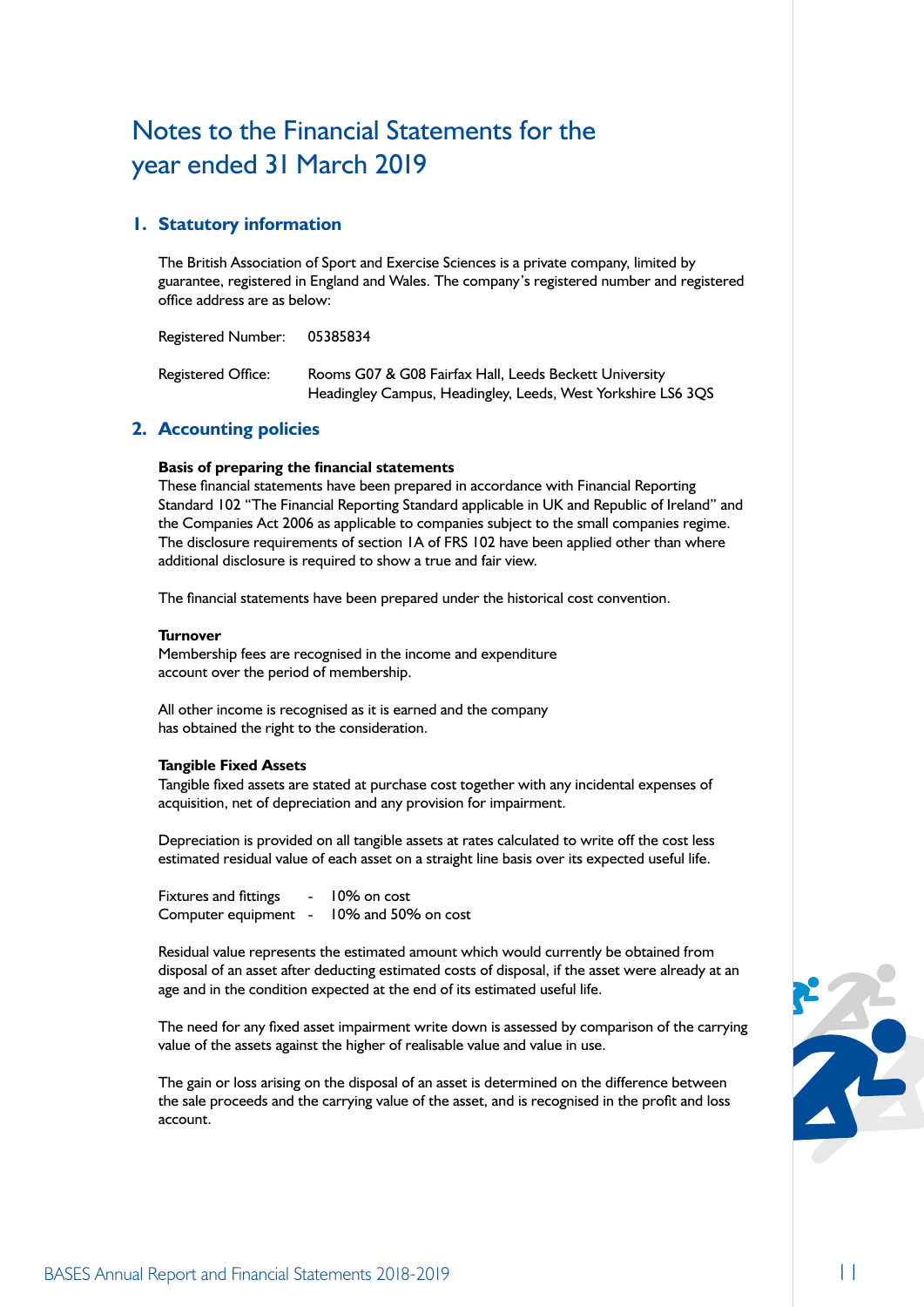

## Notes to the Financial Statements for the year ended 31 March 2019

## **2. Accounting policies (continued)**

## **Financial Instruments**

Financial assets and financial liabilities are recognised when the company becomes a party to the contractual provisions of the instrument.

Financial liabilities and equity instruments are classified according to the substance of the contractual arrangements entered into. An equity instrument is any contract that evidences a residual interest in the assets of the company after deducting all of its liabilities.

All financial assets and liabilities are initially measured at transaction price (including transaction costs), unless the arrangement constitutes a financing transaction. If an arrangement constitutes a financing transaction, the financial asset or financial liability is measured at the present value of the future payments discounted at a market rate of interest for a similar debt instrument.

The following assets and liabilities are classified as basic financial instruments - trade debtors, other debtors, cash and bank balances, trade creditors and other creditors.

Trade debtors, other debtors, cash and bank balances, trade creditors and other creditors are measured at the amortised cost equivalent to the undiscounted amount of cash or other consideration expected to be paid or received.

### **Taxation**

As the company's activities are undertaken not with a view to realising a profit but to advance the promotion of research into sports sciences and the other objectives set out in the Directors' Report, HMRC have agreed that only the company's other income is subject to corporation tax.

### **Pension costs and other post-retirement benefits**

The company operates a defined contribution pension scheme. Contributions payable to the company's pension scheme are charged to profit or loss in the period to which they relate.

### **Impairment of assets**

Assets are assessed for indicators of impairment at each balance sheet date. If there is objective evidence of impairment, an impairment loss is recognised in profit and loss as described below.

## **Non financial assets**

An asset is impaired when there is objective evidence that, as a result of one or more events that occurred after initial recognition, the estimated recoverable value of the asset has been reduced. The recoverable amount of an asset is the higher of its fair value less costs to sell and its value in use.

## **Financial assets**

For financial assets carried at cost less impairment, the impairment loss is the difference between the asset's carrying amount and the best estimate of the amount that would be received for the asset if it were sold at the reporting date.

Where indicators exist for a decrease in impairment loss, and the decrease can be related objectively to an event occurring after the impairment was recognised, the prior impairment loss is tested to determine reversal. An impairment loss is reversed on an individual impaired financial asset to the extent that the revised recoverable value does not lead to a revised carrying amount higher than the carrying value had the impairment loss not been recognised.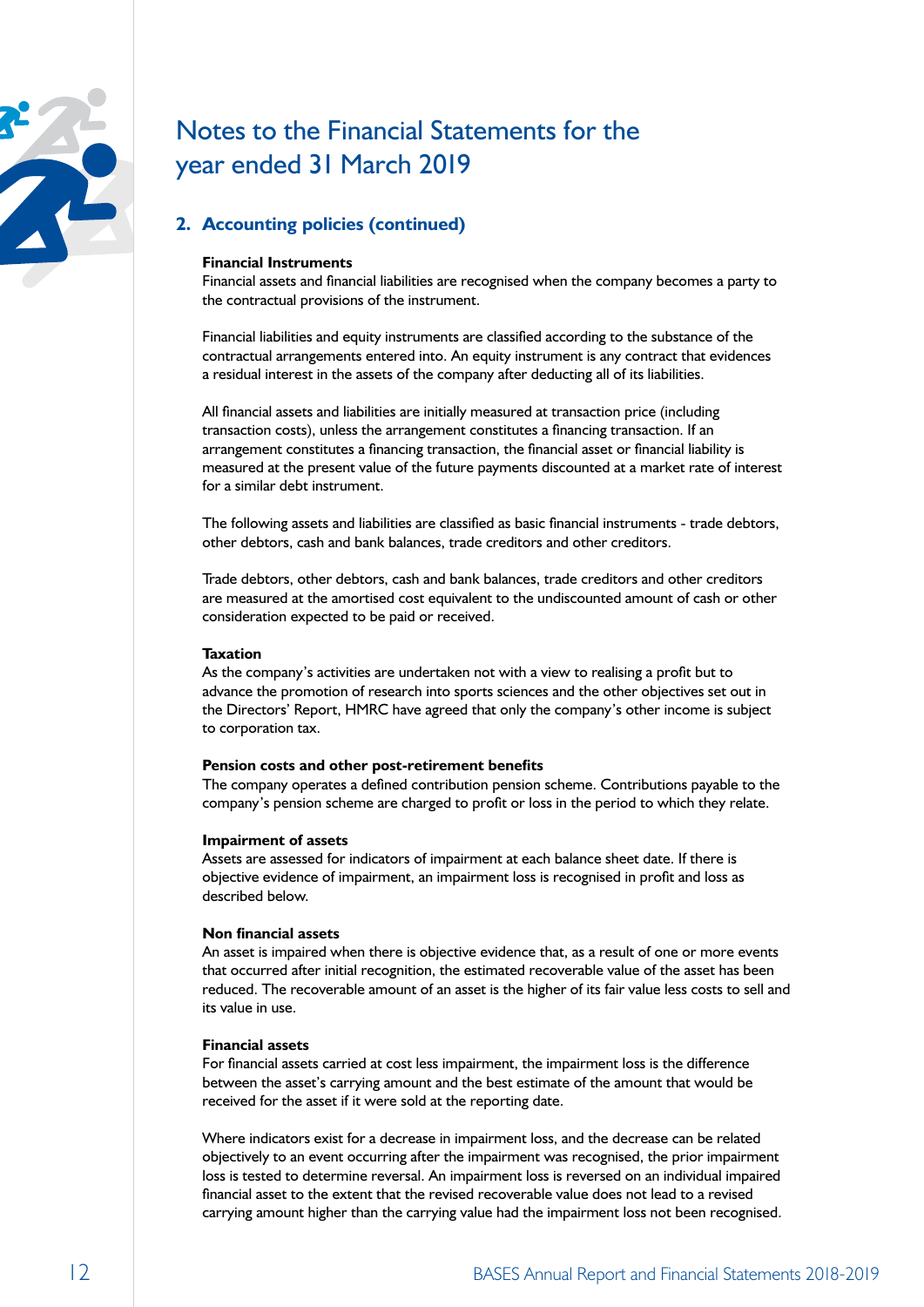## Notes to the Financial Statements for the year ended 31 March 2019

## **3. Income**

The company's income is mainly derived from membership fees. This income is recognised in the income and expenditure account so as to match the costs as and when they are incurred.

| <b>Membership fees</b> | 2019      | 2018      | 2017     |
|------------------------|-----------|-----------|----------|
|                        |           |           |          |
| Deferred income b/fwd  | 65,535    | 62,003    | 53,251   |
| Receipts in the year   | 153,811   | 163,091   | 146,778  |
| Deferred income c/fwd  | (65, 726) | (65, 535) | (62,003) |
| Income per accounts    | 153,620   | 159,559   | 138,026  |

## **4. Employees and Directors**

The average number of employees during the year was 7 (2018 - 7).

## **5. Tangible fixed assets**

| £<br>Cost<br>28,781<br>At I April 2018<br><b>Additions</b><br>87<br>(229)<br><b>Disposals</b><br>At 31 March 2019<br>28,639<br><b>Depreciation</b><br>At I April 2018<br>27,543<br>456<br>charge for year<br>(229)<br>Eliminated on disposal<br>At 31 March 2019<br>27,770<br><b>Net book value</b><br>At 31 March 2019<br>869<br>At 31 March 2018<br>1,238 | $\bullet$ | <b>Fixtures, fittings and</b><br>computer equipement |  |
|-------------------------------------------------------------------------------------------------------------------------------------------------------------------------------------------------------------------------------------------------------------------------------------------------------------------------------------------------------------|-----------|------------------------------------------------------|--|
|                                                                                                                                                                                                                                                                                                                                                             |           |                                                      |  |
|                                                                                                                                                                                                                                                                                                                                                             |           |                                                      |  |
|                                                                                                                                                                                                                                                                                                                                                             |           |                                                      |  |
|                                                                                                                                                                                                                                                                                                                                                             |           |                                                      |  |
|                                                                                                                                                                                                                                                                                                                                                             |           |                                                      |  |
|                                                                                                                                                                                                                                                                                                                                                             |           |                                                      |  |
|                                                                                                                                                                                                                                                                                                                                                             |           |                                                      |  |
|                                                                                                                                                                                                                                                                                                                                                             |           |                                                      |  |
|                                                                                                                                                                                                                                                                                                                                                             |           |                                                      |  |
|                                                                                                                                                                                                                                                                                                                                                             |           |                                                      |  |
|                                                                                                                                                                                                                                                                                                                                                             |           |                                                      |  |
|                                                                                                                                                                                                                                                                                                                                                             |           |                                                      |  |
|                                                                                                                                                                                                                                                                                                                                                             |           |                                                      |  |
|                                                                                                                                                                                                                                                                                                                                                             |           |                                                      |  |

## **6. Debtors: amounts falling due within one year**

|                                | 2018    | 2017   |
|--------------------------------|---------|--------|
|                                | £       |        |
| Trade debtors                  | 16,759  | 25,051 |
| Other debtors                  | 128     |        |
| Prepayments and accrued income | 109,638 | 65,725 |
|                                | 126,525 | 90,776 |

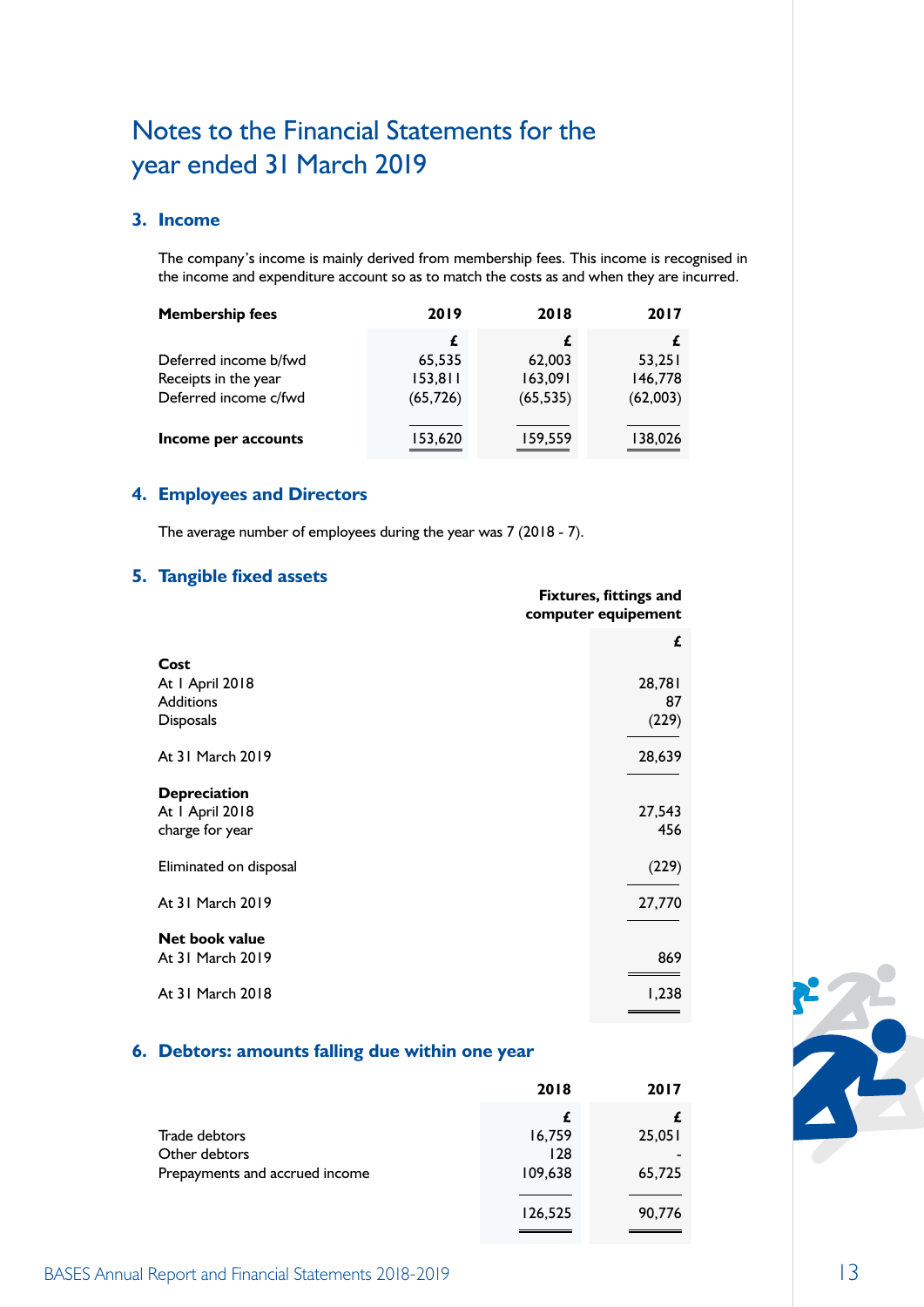

## Notes to the Financial Statements for the year ended 31 March 2019

## **7. Creditors: amounts falling due within one year**

|                                 | 2019     | 2018    |
|---------------------------------|----------|---------|
|                                 | £        | £       |
| Trade creditors                 | 4,765    | 5,428   |
| Tax                             | 42       | 9       |
| Social security and other taxes | 8,255    | 1,763   |
| Other creditors                 | 4,978    | 4,724   |
| Accruals and deferred income    | 132, 154 | 144,286 |
| Total                           | 150,194  | 156,210 |

## **8. Capital**

The Company is limited by guarantee and has no share capital. The liability of the members in the event of a winding up is limited to  $L1$  per member.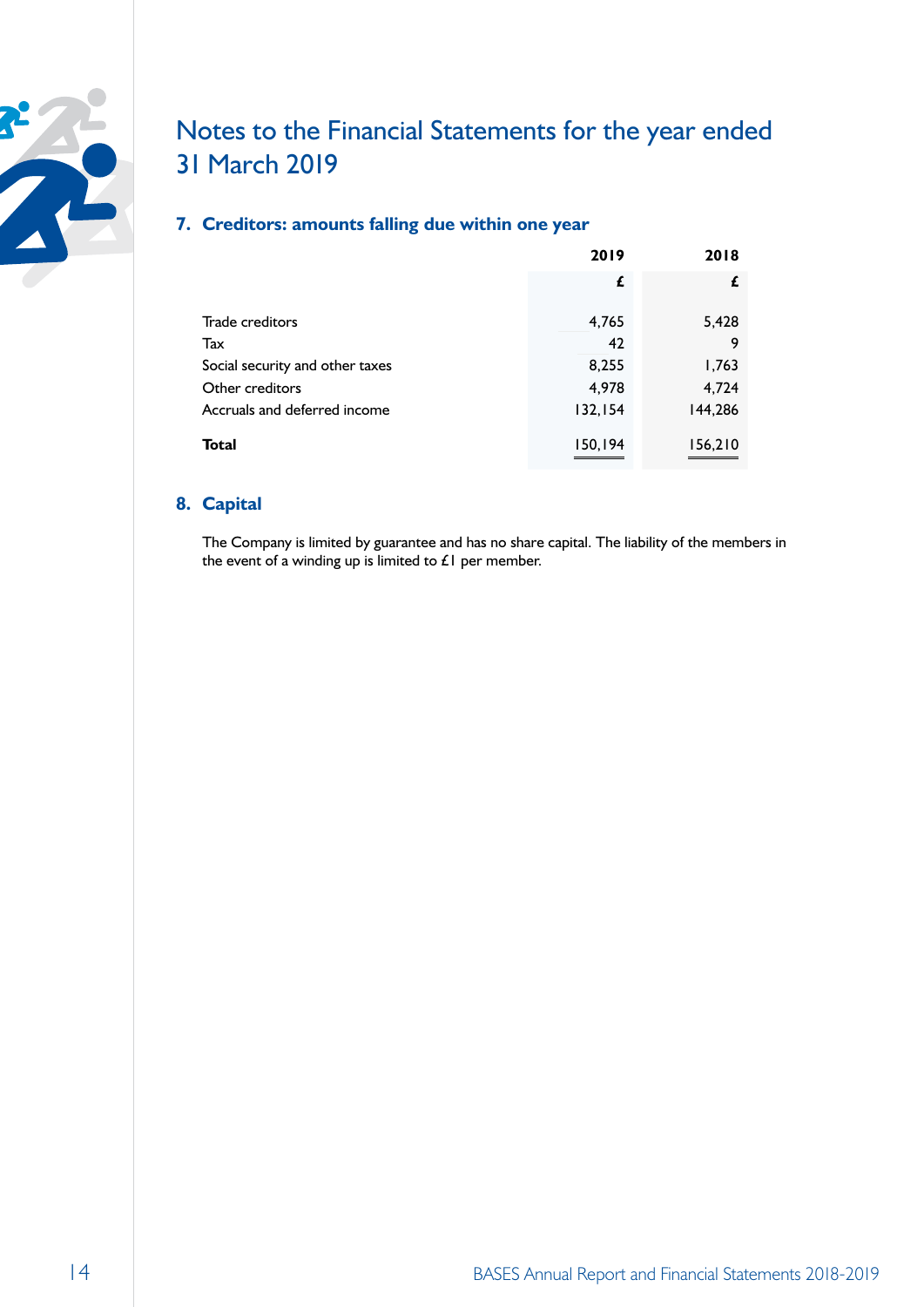## Chartered Accountants' Report to the Board of Directors on the Unaudited Financial Statements of The British Association of Sport and Exercise Sciences

In order to assist you to fulfil your duties under the Companies Act 2006, we have prepared for your approval the financial statements of The British Association of Sport and Exercise Sciences for the year ended 31 March 2019 which comprise the Income and Expenditure Account, Balance Sheet, Statement of Changes in Equity and the related notes from the company's accounting records and from information and explanations you have given us.

As a practising member firm of the Institute of Chartered Accountants in England and Wales (ICAEW), we are subject to its ethical and other professional requirements which are detailed within the ICAEW's regulations and guidance at http://www.icaew.com/en/membership/ regulations-standards-and-guidance.

This report is made solely to the Board of Directors of The British Association of Sport and Exercise Sciences, as a body, in accordance with our terms of engagement. Our work has been undertaken solely to prepare for your approval the financial statements of The British Association of Sport and Exercise Sciences and state those matters that we have agreed to state to the Board of Directors of The British Association of Sport and Exercise Sciences, as a body, in this report in accordance with ICAEW Technical Release 07/16AAF. To the fullest extent permitted by law, we do not accept or assume responsibility to anyone other than The British Association of Sport and Exercise Sciences and its Board of Directors, as a body, for our work or for this report.

It is your duty to ensure that The British Association of Sport and Exercise Sciences has kept adequate accounting records and to prepare statutory financial statements that give a true and fair view of the assets, liabilities, financial position and loss of The British Association of Sport and Exercise Sciences. You consider that The British Association of Sport and Exercise Sciences is exempt from the statutory audit requirement for the year.

We have not been instructed to carry out an audit or a review of the financial statements of The British Association of Sport and Exercise Sciences. For this reason, we have not verified the accuracy or completeness of the accounting records or information and explanations you have given to us and we do not, therefore, express any opinion on the statutory financial statements.

Kirk Newsholme, Chartered Accountants, 4315 Park Approach, Thorpe Park, Leeds, West Yorkshire. LS15 8GB.

Date: 28 August 2019

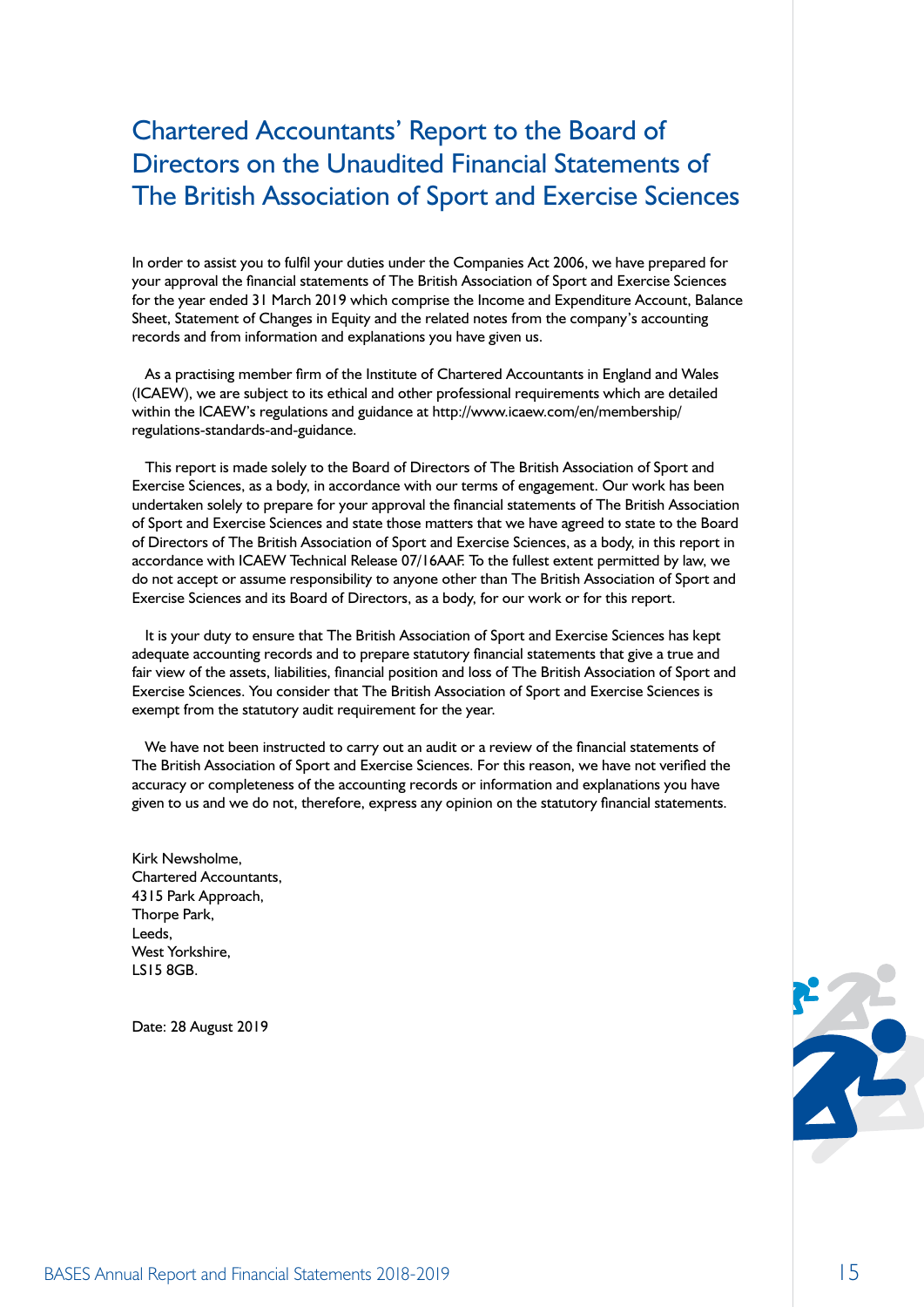

## Detailed Income and Expenditure Account for the years ended 31 March 2019 and 31 March 2018

|                                               | 2019    |         | 2018    |         |
|-----------------------------------------------|---------|---------|---------|---------|
|                                               | £       | £       | £       | £       |
| <b>Income</b>                                 |         |         |         |         |
| Membership                                    | 153,620 |         | 159,559 |         |
| Job advertising                               | 18,865  |         | 16,467  |         |
| The Sport and Exercise Scientist              | 14,954  |         | 15,398  |         |
| Workshops                                     | 14,235  |         | 23,950  |         |
| Conferences                                   | 20,911  |         | 33,802  |         |
| Sponsorship                                   | 950     |         | 1,000   |         |
| Course finder                                 | 3,067   |         | 3,433   |         |
| <b>BASES Undergraduate Endorsement Scheme</b> | 8,373   |         | 7,285   |         |
| Accreditation                                 | 14,765  |         | 13,200  |         |
| Supervised experience                         | 7,340   |         | 6,675   |         |
| Journal of Sports Sciences                    | 21,056  |         | 33,252  |         |
| Publications and other                        | 648     |         | 583     |         |
| Chartered Scientist - administration fee      | 2,800   |         | 2,575   |         |
| Division income                               | (40)    |         | 4,459   |         |
| Other advertising                             | 865     |         |         |         |
| External grant                                |         |         | 811     |         |
|                                               |         | 282,409 |         | 322,449 |
|                                               |         |         |         |         |
| <b>Expenditure</b>                            |         |         |         |         |
| The Sport and Exercise Scientist              | 29,108  |         | 26,281  |         |
| Workshops                                     | 8,791   |         | 16,253  |         |
| Conferences                                   | 26,298  |         | 26,508  |         |
| <b>BASES Undergraduate Endorsement Scheme</b> | 696     |         | 1,100   |         |
| Accreditation                                 | 6,957   |         | 8,423   |         |
| Supervised experience                         | 2,431   |         | 1,357   |         |
| Consultancy                                   | 349     |         | 13,660  |         |
| Conference grants                             | 1,399   |         | 1,498   |         |
| Early career grants                           | 3,896   |         | 2,000   |         |
| Expert statement grants                       | 2,746   |         | 1,000   |         |
| Awards                                        | 949     |         | 1,203   |         |
| Heads of Department Forum                     | 1,623   |         | 3,855   |         |
| Public relations and marketing                | 5,812   |         | 6,597   |         |
| Division expenditure                          | 2,679   |         | 4,052   |         |
| Meetings and travel                           | 6,890   |         | 9,149   |         |
|                                               |         |         |         |         |
|                                               |         | 100,624 |         | 122,936 |
| <b>Gross surplus</b>                          |         | 181,785 |         | 199,513 |
|                                               |         |         |         |         |
| <b>Other income</b>                           |         |         |         |         |
| Deposit account interest                      |         | 220     |         | 46      |
|                                               |         | 182,005 |         | 199,559 |
|                                               |         |         |         |         |
| <b>Offices expenses</b>                       |         |         |         |         |
| <b>Rent and Utilities</b>                     | 3,620   |         | 3,650   |         |
| Directors' Salaries                           | 35,202  |         | 31,684  |         |
|                                               |         |         |         |         |
| Carried forward                               | 38,822  | 182,005 | 35,334  | 199,559 |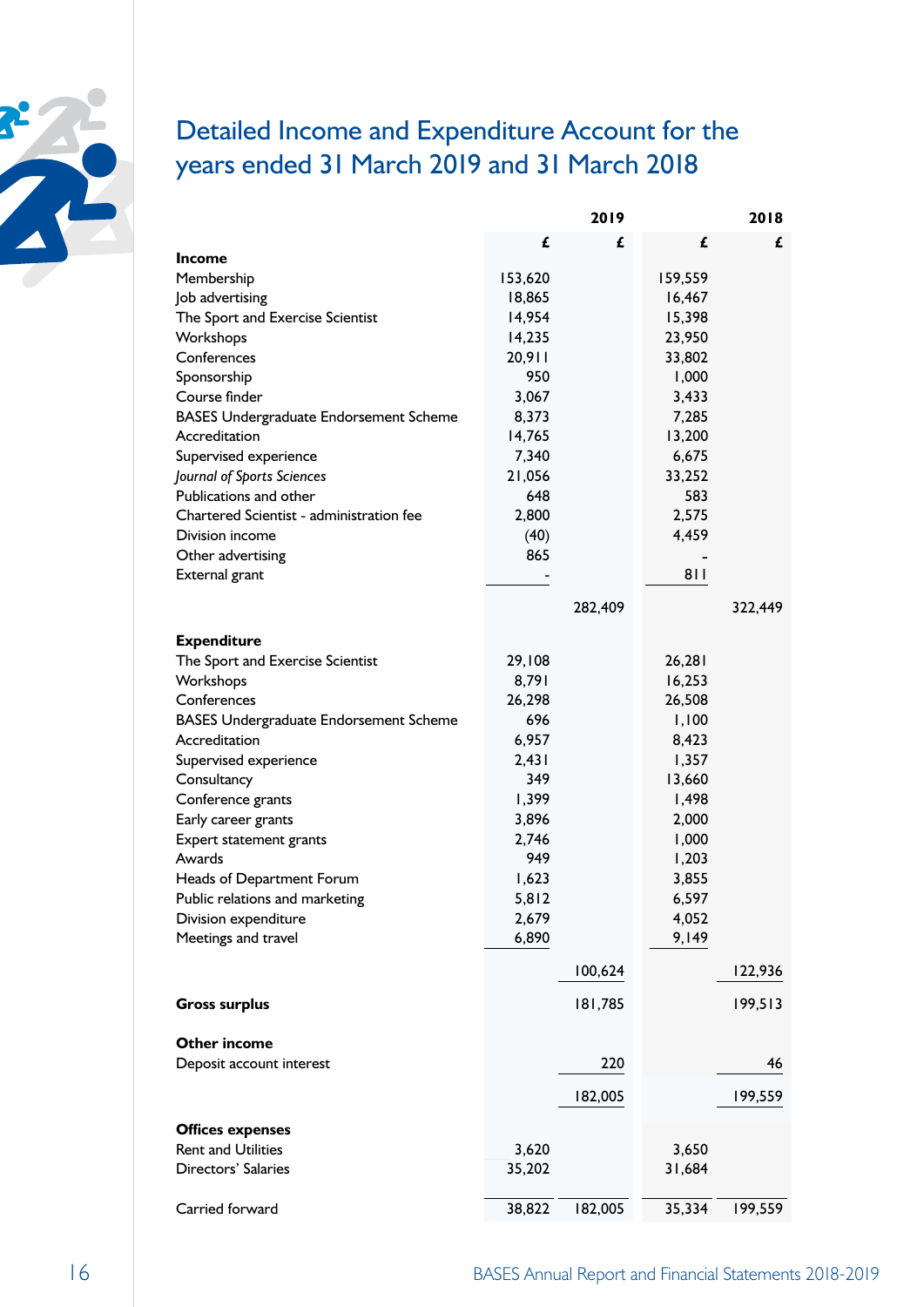## Detailed Income and Expenditure Account for the years ended 31 March 2019 and 31 March 2018

|                                     |         | 2019      |         | 2018      |
|-------------------------------------|---------|-----------|---------|-----------|
|                                     | £       | £         | £       | £         |
| <b>Office expenses</b>              |         |           |         |           |
| Brought forward                     | 38,822  | 182,005   | 35,334  | 199,559   |
| Directors' social security          | 3,737   |           | 3,006   |           |
| Directors' pensions                 | 2,130   |           | 2,622   |           |
| Salaries and National Insurance     | 105,231 |           | 100,627 |           |
| Pensions                            | 7,086   |           | 7,104   |           |
| Telephone and internet              | 2,051   |           | 3,279   |           |
| Printing, postage and stationery    | 2,117   |           | 1,996   |           |
| Computer support and maintenance    | 6,522   |           | 5,168   |           |
| Insurance                           | 485     |           | 344     |           |
| Sundry expenses                     | 1,517   |           | 903     |           |
| Subscriptions                       | 4,404   |           | 4,761   |           |
| Training and development            | 450     |           | 1,385   |           |
| Legal, professional and accountancy | 9,540   |           | 10,238  |           |
| Website development                 | 12,409  |           | 37,659  |           |
| <b>Bad Debts</b>                    | 1,000   |           |         |           |
| Irrecoverable VAT                   | 3,612   |           | 10,095  |           |
|                                     |         |           |         |           |
|                                     |         | 201,113   |         | 224,521   |
|                                     |         | (19, 108) |         | (24, 962) |
| <b>Finance costs</b>                |         |           |         |           |
| <b>Bank charges</b>                 |         | 4,504     |         | 3,749     |
| PAYE interest paid                  |         | 8         |         |           |
|                                     |         | (23, 612) |         | (28,711)  |
| <b>Depreciation</b>                 |         |           |         |           |
| Fixtures and fittings               | 34      |           | 34      |           |
| Computer software and equipment     | 644     |           | 644     |           |
|                                     |         | 456       |         | 678       |
| <b>Net deficit</b>                  |         | (24,068)  |         | (29, 389) |

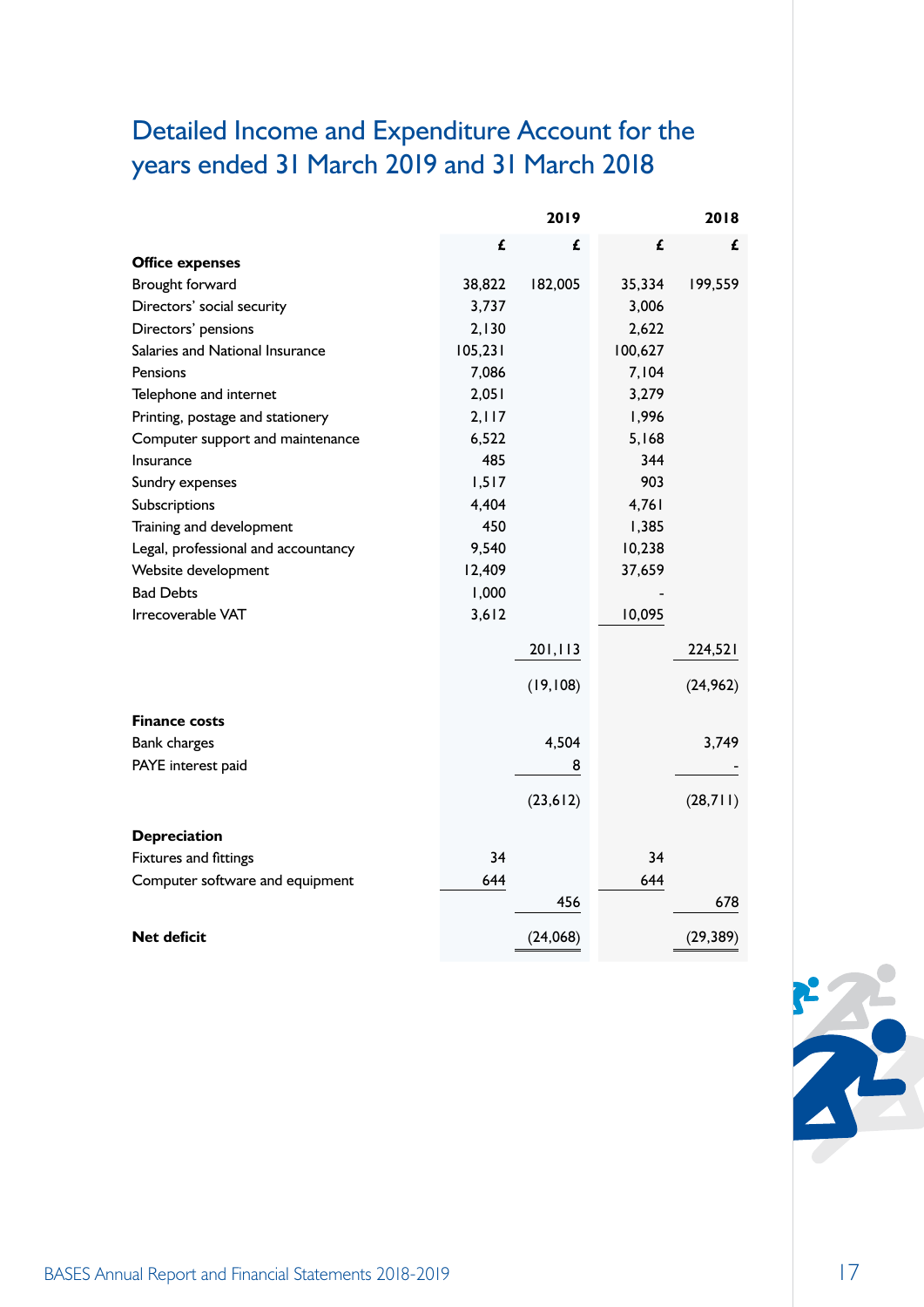

## Awards and Grants

The Association awarded a number of awards and grants to its members.

#### **Annual Awards**

**Prof Tom Reilly Doctoral Dissertation of the Year Award sponsored by Routledge** Owen William Tomlinson, University of Exeter

## **BASES Applied Practitioner Award** Dr Gary Brickley, University of Brighton

### **Annual Conference Awards**

**Human Kinetics Student Free Communication Presentation Award** Laura Judson, Sheffield Hallam University

**Human Kinetics Student Poster Presentation Award** Chris Kite, Aston University

**Sportesse Sport & Exercise Science Free Communication Presentation Award** Peter Ladlow, Defence Medical Rehabilitation Centre, Headley Court

**Routledge Recently Qualified Researcher Free Communication Presentation Award** James Wright, Solent University

**Cranlea Poster Presentation Award** Lisa O'Halloran, Coventry University

**BASES Sport and Exercise Science 5 Slides in 5 Minutes Free Communication Award** Peter Alway, Loughborough

**Routledge/Taylor & Francis Sport and Exercise Science Impact Award** Prof Costas Karageorghis FBASES

#### **Grants**

#### **BASES Expert Statement Grant**

Prof Costas Karageorghis FBASES, Brunel University Dr Kathryn Weston, Teesside University Prof Lars McNaughton FBASES, Edge Hill University Dr Daniel Madigan, York St John University

## **BASES Early Career Practitioner Grant**

Dr Chris Fullerton, University of Kent

#### **BASES Conference Grant**

Dr Adam Gledhill, Leeds Beckett University Dr Daniel Bailey, University of Bedfordshire

**BASES International Conference Grants** Dr Claire Minshull, Leeds Beckett University

## BASES Undergraduate Endorsed Courses

Abertay University • Aberystwyth University • Anglia Ruskin University • Bath University Birmingham City University • Bucks New University • Cardiff Metropolitan University Coventry University • Edge Hill University • Kingston University • Leeds Beckett University Leeds Trinity University • Liverpool John Moores University • Loughborough University Manchester Metropolitan University • Northumbria University • Oxford Brookes University Sheffield Hallam University • Southampton Solent University • St Mary's University Twickenham Swansea University • Staffordshire University • University of Bedfordshire • University of Bolton University of Brighton • University of Central Lancashire • University of Chester • University of Chichester • University of Derby • University of Edinburgh • University of Gloucestershire University of Hertfordshire • University of Huddersfield • University of Kent • University of Portsmouth • University College Plymouth St Mark & St John • University of Salford University of Sunderland • University of Surrey • University of South Wales • University of Ulster University of Winchester • University of Wolverhampton • University of Worcester York St John University.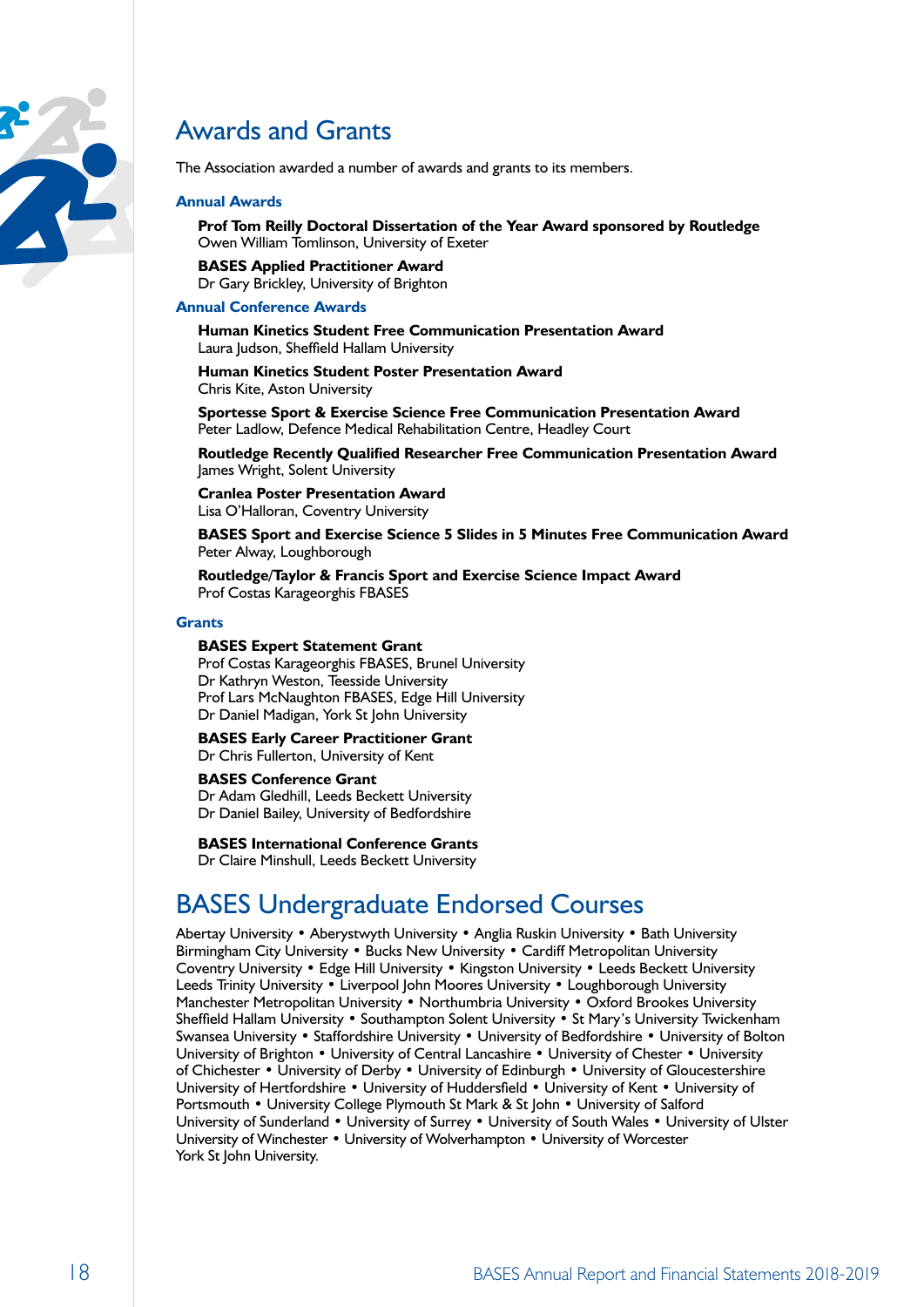## Fellows of the Association

BASES fellowships recognise esteemed professional achievement, skills, knowledge and service to BASES and the sport and exercise science community. The following individuals have been awarded BASES fellowships:

| 1993        | Prof Craig Sharp                                                                                                                                                                                                                                                                                                                                  |
|-------------|---------------------------------------------------------------------------------------------------------------------------------------------------------------------------------------------------------------------------------------------------------------------------------------------------------------------------------------------------|
| 1994        | Prof Les Burwitz . Prof Lew Hardy . Prof Tom Reilly . Prof Clyde Williams OBE                                                                                                                                                                                                                                                                     |
| 1997        | Prof John Annett . Prof Neil Armstrong . Prof Tudor Hale                                                                                                                                                                                                                                                                                          |
| 1998        | Prof Roger Bartlett . Prof Steve Bird . Dr Steve Bull . Prof Ken Fox<br>Prof Don MacLaren • Dr Sarah Rowell • Prof Neil Spurway • Dr Jean Whitehead<br>Prof Edward Winter . Prof Fred Yeadon                                                                                                                                                      |
| 1999        | Prof Stuart Biddle • Prof Dave Kerwin • Prof Adrian Lees                                                                                                                                                                                                                                                                                          |
| 2000        | Prof Jo Doust . Prof Roger Eston . Prof Jim Watkins                                                                                                                                                                                                                                                                                               |
| <b>2001</b> | Dr Jan Graydon • Prof Adrianne Hardman • Prof Nanette Mutrie MBE<br>Associate Prof Gaynor Parfitt . Prof Peter Terry                                                                                                                                                                                                                              |
| 2002        | Prof Andy Jones • Prof Andy Smith MBE • Prof Adrian Taylor • Dr Sandy Wolfson                                                                                                                                                                                                                                                                     |
| 2004        | Prof lan Maynard                                                                                                                                                                                                                                                                                                                                  |
| 2008        | Prof Tom Mercer • Prof Craig A Williams                                                                                                                                                                                                                                                                                                           |
| 2009        | Prof Richard Davison • Prof John Saxton • Prof Kevin Thompson                                                                                                                                                                                                                                                                                     |
| 2010        | Prof Celia Brackenridge . Prof John Buckley . Prof Dave Collins . Prof Carlton Cooke<br>Dr Jason Gill . Prof Michael Gleeson . Dr Richard Godfrey . Dr Brian Hemmings<br>Dr Costas Karageorghis • Prof Andy Lane • Prof Craig Mahoney • Prof Alison McConnell<br>Prof Marie Murphy . Prof Richard Tong . Dr Ken van Someren . Prof Greg Whyte OBE |
| 2011        | Prof Keith George . Dr Nigel Gleeson . Dr Chris Harwood . Dr Tim Holder<br>Dr Zoe Knowles • Dr Kevin Lamb • Prof Lars McNaughton • Prof Joanna Scurr<br>Prof Martin Sellens . Prof Gareth Stratton . Dr Richard Thelwell . Dr Keith Tolfrey<br>Prof Vicky Tolfrey                                                                                 |
| 2012        | Prof Michael Duncan • Prof Glyn Howatson • Dr Joanne Hudson • Dr Andrew Miles<br>Dr Michael Price • Dr Roger Ramsbottom • Dr Lee Romer • Dr Aki Salo • Dr Rhys Thatcher                                                                                                                                                                           |
| 2013        | Prof A Mark Williams                                                                                                                                                                                                                                                                                                                              |
| 2014        | Dr Brendan Cropley • Dr Phil Graham-Smith • Dr Stephen Ingham<br>Dr Dominic Micklewright                                                                                                                                                                                                                                                          |
| 2015        | Prof Susan Backhouse • Prof Bill Baltzopoulos • Dr Gary Brickley • Dr David Broom<br>Prof Graeme Close . Dr Tracey Devonport . Dr Lance Doggart . Dr Emma Ross                                                                                                                                                                                    |
| 2016        | Dr Stuart Beattie • Prof Colin Boreham • Dr Peter Brown • Prof lan Campbell<br>Dr Stewart Cotterill . Dr Claire Hitchings . Prof Louis Passfield . Dr Charles Pedlar<br>Dr Paul Smith • Prof Keith Stokes                                                                                                                                         |
| 2017        | Dr Grant Abt • Dr Lisa Board • Dr Val Cox • Dr Kevin Currell<br>Dr Caroline Sunderland • Prof Craig Twist                                                                                                                                                                                                                                         |
| 2018        | Dr Barry Drust • Dr Jonathan Katz • Prof Derek M Peters • Dr Garry Tew<br>Prof Dylan Thompson • Dr Matthew Weston                                                                                                                                                                                                                                 |
| 2019        | Chris Barnes • Prof Andrew Edwards • Dr Adam Gledhill • Assoc Prof Adam Hawkey • Dr Kiara<br>Lewis • Dr Ailsa Niven                                                                                                                                                                                                                               |

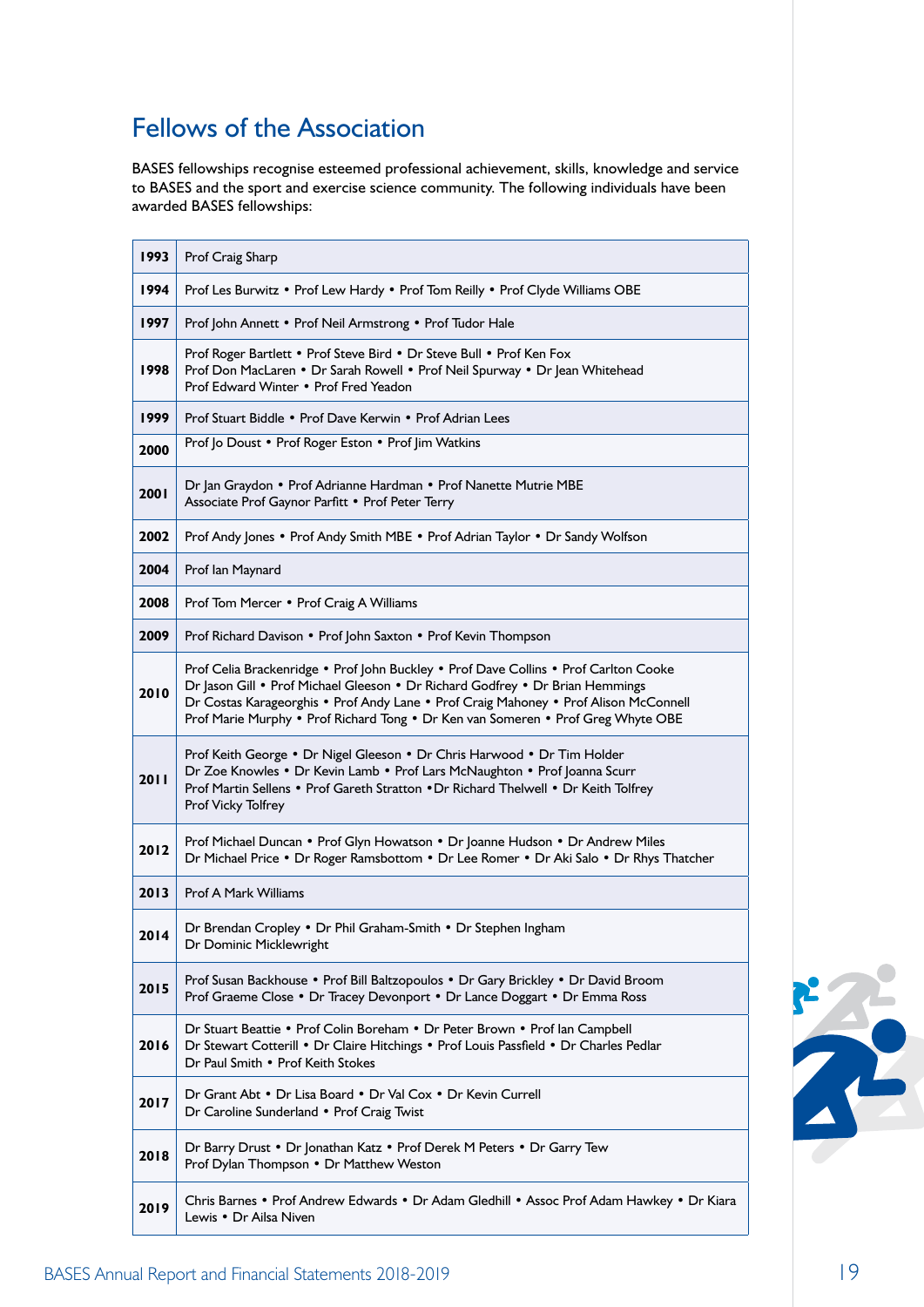

## **Commitees**

## **Board**

Prof Richard Tong FBASES (Chair) • Assoc Prof Adam Hawkey (Deputy Chair) Dr David Broom FBASES • Dr Adam Grainger • Mr Tom Holden (Executive Director) Prof Zoe Knowles FBASES • Dr Mike Price FBASES • Paul Scott • Susan Went

## **BASES Office Staff**

Jane Bairstow, Jane Gillott, Emma Forsyth.

## **Appointments and Remuneration Committee**

Prof Richard Tong FBASES (Chair), Dr Lance Doggart FBASES, Susan Went, Prof Dominic Micklewright and Prof Louis Passfield.

## **Division of Biomechanics and Motor Behaviour**

Adam Hawkey (Chair), Dr Andrew Mitchell, Franky Mulloy, Sean Hudson and Dr Theodoros Bampouras.

## **Division of Physical Activity for Health**

Dr David Broom FBASES (Chair), Dr Lindsay Bottoms, Dr Daniel Bailey, Dr Miranda Armstrong and Chris Kite.

## **Division of Physiology and Nutrition**

Dr Mike Price FBASES (Chair), Dr Mark Faghy, Dr James Gavin, Mark Tabrett and Jennifer Barrett.

### **Division of Psychology**

Prof Zoe Knowles FBASES (Chair), Dr Adam Gledhill, Dr Denise Hill, Dr Ian Taylor, Liz Carlin and Dr Richard Thelwell FBASES.

### **Division of Sport and Performance**

Dr Adam Grainger (Chair), Dr Ibrahim Akubat, Dr James Hopker, Dr Mark F Smith, and Daniel Rothwell.

## **Accreditation Committee**

Tom Holden (Chair), Chris Barnes, Neil Gibson, Dr Sarah Gilchrist, Dr Denise Hill, Dr Mary-Margaret Meade, Prof John Saxton FBASES, Dr Ian Sadler and Dr Paul Jones.

### **Awards Committee**

Dr Lee Taylor (Chair), Dr Val Cox FBASES, Dr Mark Goss-Sampson, Dr Ann-Marie Knowles, Prof Andy Lane FBASES, Prof Lars McNaughton FBASES, Prof Ian Swaine and Prof Edward Winter FBASES.

### **BASES Undergraduate Endorsement Scheme Committee (BUES)**

Dr Kevin Robertson (Chair), Dr Lisa Board FBASES, Dr Adam Gledhill, Dr Helen Matthews, Dr Elizabeth Pummell and Dr Ian Sadler.

### **Continuing Professional Development (CPD) Committee**

Tom Holden (Chair), Dr Miranda Armstrong, Dr Ibrahim Akubat, Dr Denise Hill, Franky Mulloy, Dr James Gavin and Dr Andy Miles FBASES.

## *Journal of Sports Sciences* **Editorial Board**

Prof A Mark Williams FBASES (Editor-in-Chief), Dr Grant Abt FBASES,